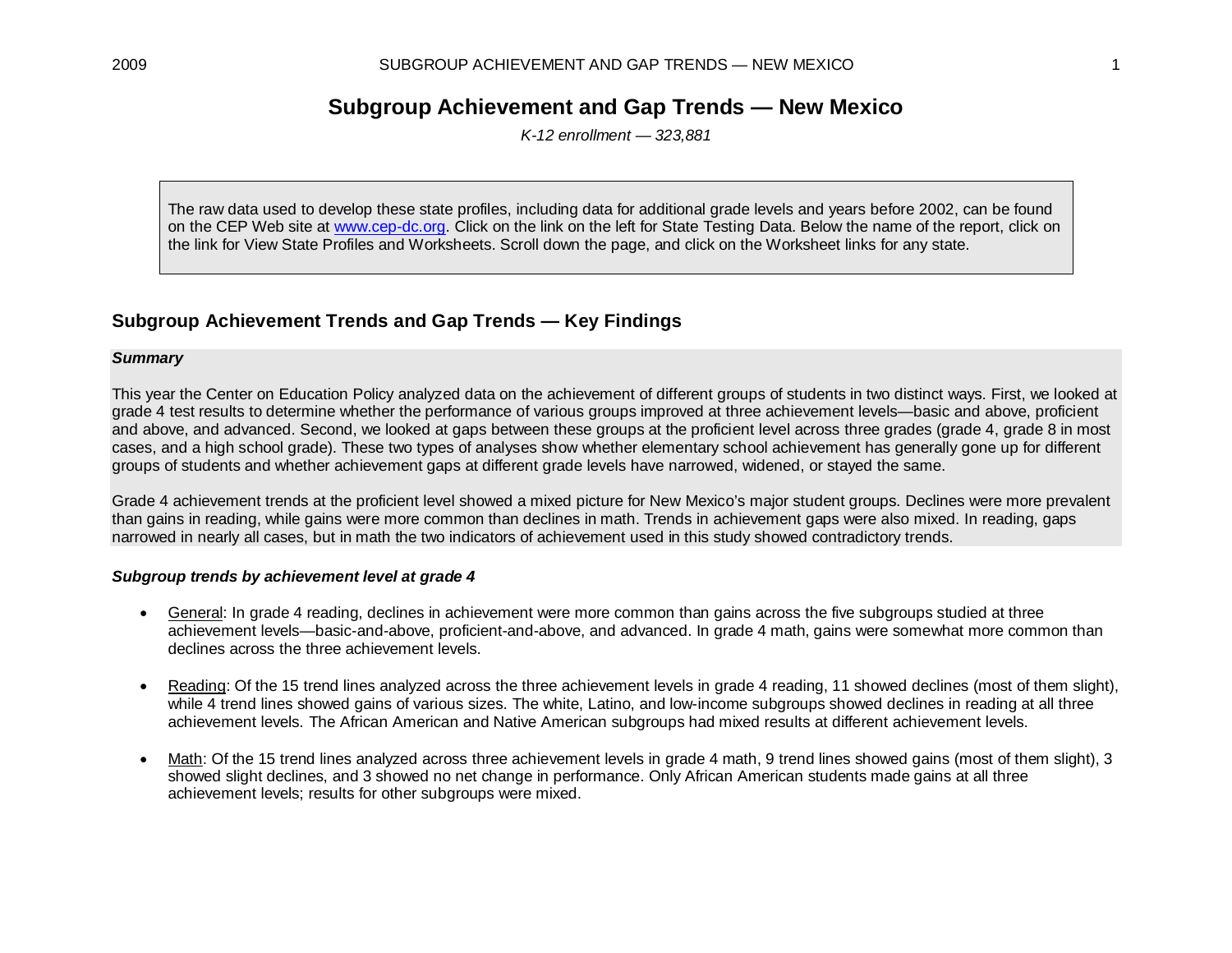### *Gap trends at two grade levels*

• General: In reading, progress in narrowing achievement gaps was apparent on both measures of achievement used in this study percentages of students scoring proficient and average (mean) test scores. In nearly all cases, gaps in reading narrowed at grades 4 and 8 on both measures; the exception related to the gap in average test scores between low-income and non-low-income students, which widened at grade 4. In math, the two indicators gave different very pictures. According to percentages proficient, gaps in math widened in the majority of cases, but according to average test scores, gaps narrowed for all groups across the board.

#### *Data notes*

- Limited data: Trends are limited to 2005–2008 for grades 4 and 8. (Too few years of data were available to determine trends at the high school level.)
- Subgroups analyzed: Trends were analyzed for white, African American, Latino, Native American, and low-income students. The Asian American subgroup is too small in New Mexico to yield reliable trend data. Trends for students with disabilities, English language learners, and male and female students have not been summarized because they will be discussed in separate reports.
- Grades analyzed: Analyses of subgroup trends by three achievement levels are limited to one elementary grade because of the massive amounts of data involved and because this is the pilot year of a process that CEP hopes to extend to the middle and high school levels in future years. Analyses of achievement gap trends cover two grade levels, 4 and 8.

## **Data Limitations**

| Years of comparable percentage proficient data | 2005 through 2008, grade 3-8<br>2007 through 2008, grade 11 |
|------------------------------------------------|-------------------------------------------------------------|
| Years of comparable mean scale score data      | 2005 through 2008, grade 3-8<br>2007 through 2008, grade 11 |

## **Test Characteristics**

The characteristics highlighted below are for the state reading and mathematics tests used for accountability under the No Child Left Behind Act (NCLB).

| Test(s) used for NCLB accountability  | New Mexico Standards Based Assessment (SBA)<br>New Mexico Alternate Performance Assessment (NMAPA) |
|---------------------------------------|----------------------------------------------------------------------------------------------------|
| Grades tested for NCLB accountability | 3–8, 11 (dropped $9th$ grade in HS AYP consideration in 2008)                                      |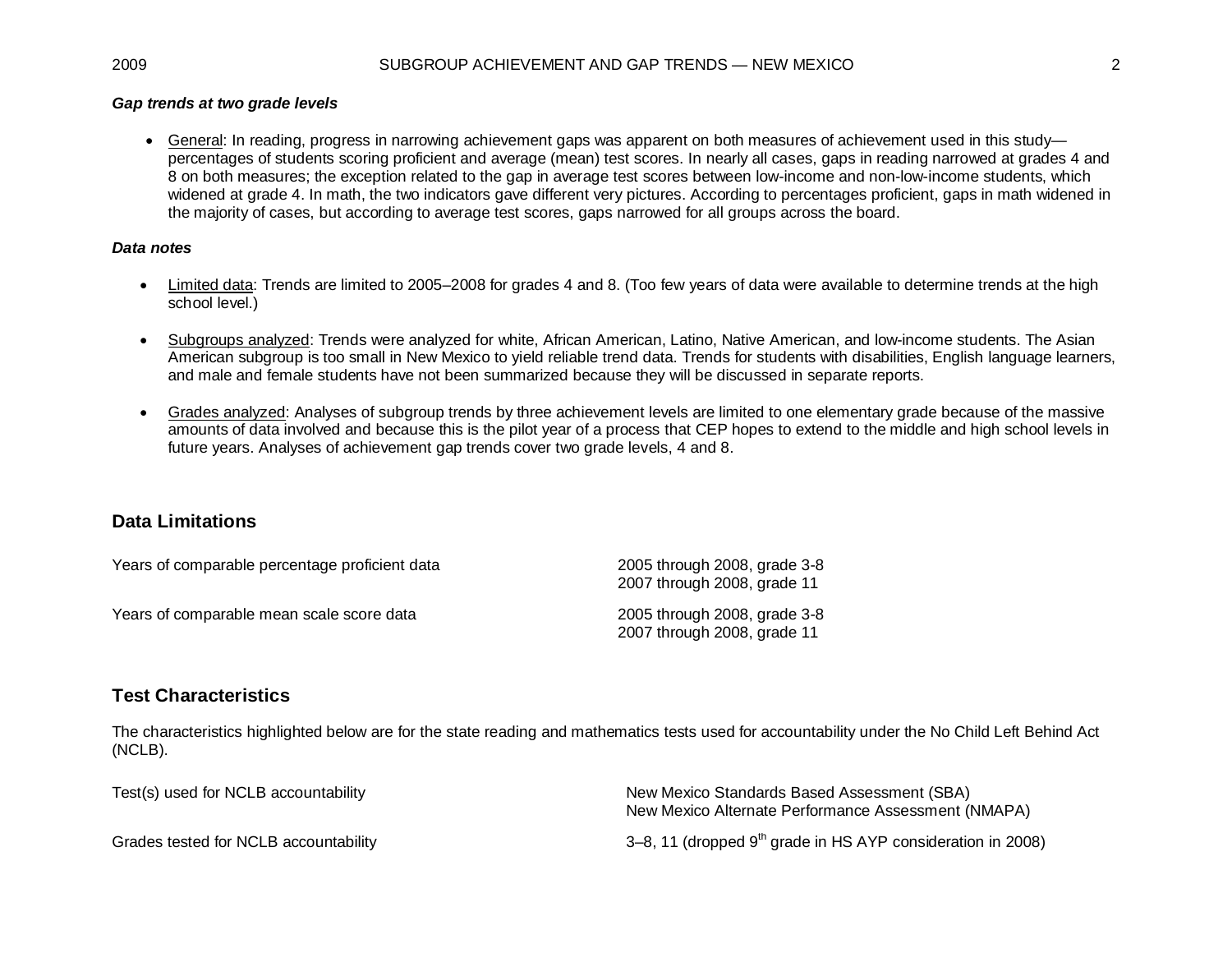| State labels for achievement levels              | NM uses four achievement levels: Beginning Step, Nearing<br>Proficiency, Proficient, and Advanced. For our analyses we treated<br>Nearing Proficiency as Basic, Proficient as Proficient, and<br>Advanced as Advanced.                                                                                                                                                                                                                                                                                                                                                                                                                                                    |
|--------------------------------------------------|---------------------------------------------------------------------------------------------------------------------------------------------------------------------------------------------------------------------------------------------------------------------------------------------------------------------------------------------------------------------------------------------------------------------------------------------------------------------------------------------------------------------------------------------------------------------------------------------------------------------------------------------------------------------------|
| High school NCLB test also used as an exit exam? | <b>No</b>                                                                                                                                                                                                                                                                                                                                                                                                                                                                                                                                                                                                                                                                 |
| First year test used                             | 2005                                                                                                                                                                                                                                                                                                                                                                                                                                                                                                                                                                                                                                                                      |
| Time of test administration                      | Spring                                                                                                                                                                                                                                                                                                                                                                                                                                                                                                                                                                                                                                                                    |
| Major changes in testing system (2002–present)   | 2002–03: Administered the Terra Nova from CTB at all grades and the<br>Standards Based Assessment in the spring of grades 4 and 8.<br>Spring 2005: New tests administered in grades 3-9 and grade 11.<br>These changes required new standard setting at all grade<br>levels. For this reason, the state has been careful to not make<br>direct comparisons between 2004 and 2005. New test was used<br>for NCLB. In addition, grades 3, 5, 6, and 7 were tested for the<br>first time<br>2006–07: Science assessment administered<br>2007-08: Discontinued testing 9 <sup>th</sup> grade and no longer counting 9 <sup>th</sup><br>grade in high school AYP consideration |
| Comments                                         | As a result of the 2007 changes in test vendor and test standards for<br>the high school test, test results from 2007 and beyond were<br>determined not to be comparable to results from previous years,<br>so trends for high school are limited to 2007 and 2008.                                                                                                                                                                                                                                                                                                                                                                                                       |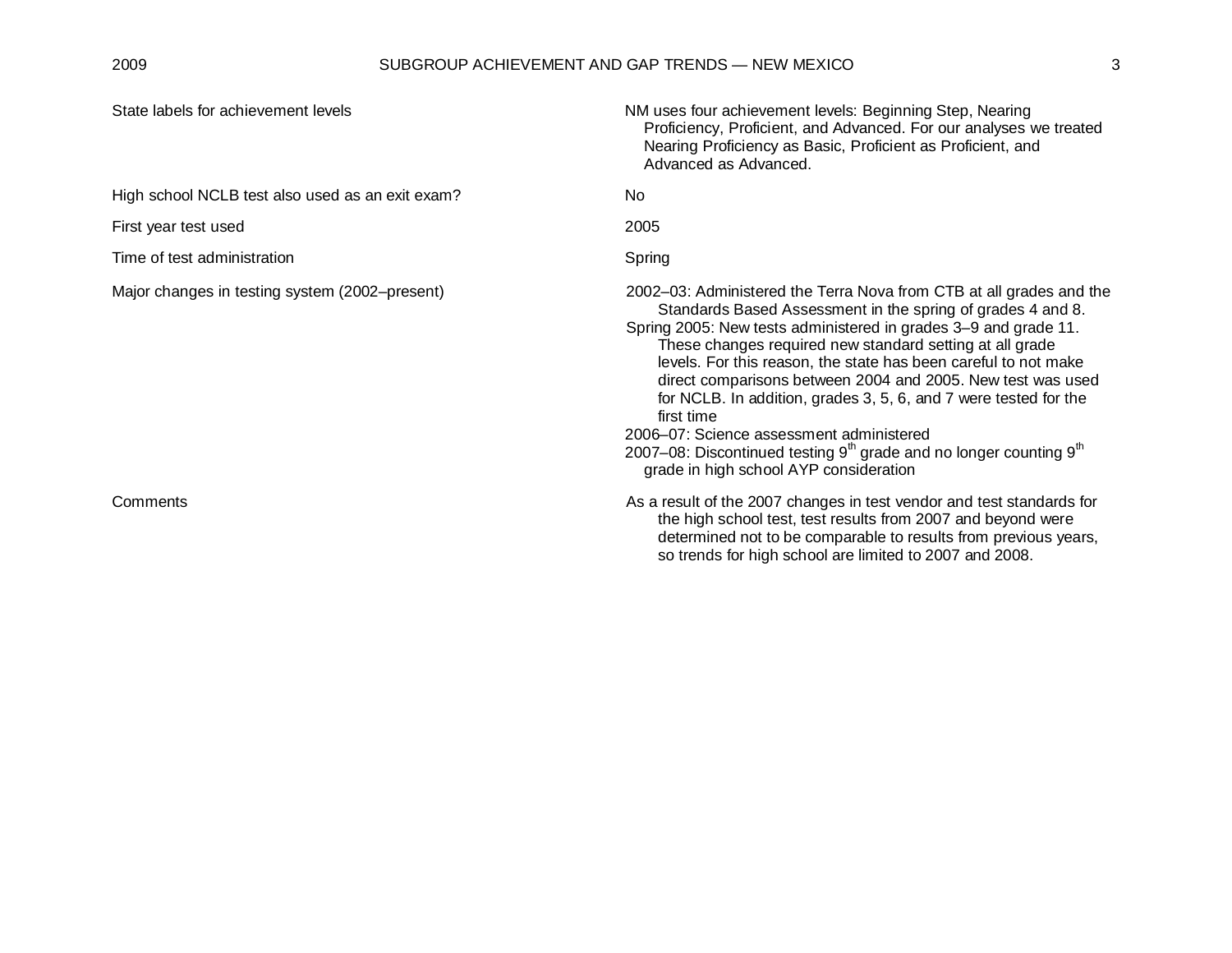## **Achievement by Subgroup — Trends at the Elementary Level**

**Note:** The tables in this profile of subgroup achievement and gap trends begin with table 7. Tables 1 through 6 can be found in the companion state profile of general achievement trends.

|                             | Average Yearly |      |      |                     |      |      |      |                                    |
|-----------------------------|----------------|------|------|---------------------|------|------|------|------------------------------------|
| Subgroup                    | 2002           | 2003 | 2004 | 2005                | 2006 | 2007 | 2008 | Percentage Point Gain <sup>1</sup> |
|                             |                |      |      | All tested students |      |      |      |                                    |
| Advanced                    |                |      |      | 10%                 | 11%  | 11%  | 8%   | $-0.5$                             |
| Proficient and Above        |                |      |      | 52%                 | 54%  | 55%  | 51%  | $-0.3$                             |
| Basic and Above             |                |      |      | 87%                 | 89%  | 88%  | 85%  | $-0.7$                             |
|                             |                |      |      | White               |      |      |      |                                    |
| Advanced                    |                |      |      | 17%                 | 19%  | 18%  | 15%  | $-0.8$                             |
| Proficient and Above        |                |      |      | 70%                 | 72%  | 71%  | 69%  | $-0.5$                             |
| Basic and Above             |                |      |      | 93%                 | 94%  | 93%  | 92%  | $-0.5$                             |
|                             |                |      |      | African American    |      |      |      |                                    |
| Advanced                    |                |      |      | 8%                  | 7%   | 8%   | 7%   | $-0.3$                             |
| Proficient and Above        |                |      |      | 45%                 | 51%  | 48%  | 48%  | 1.0                                |
| Basic and Above             |                |      |      | 83%                 | 86%  | 85%  | 84%  | 0.2                                |
|                             |                |      |      | Latino              |      |      |      |                                    |
| Advanced                    |                |      |      | 7%                  | 7%   | 7%   | 5%   | $-0.4$                             |
| <b>Proficient and Above</b> |                |      |      | 45%                 | 47%  | 49%  | 44%  | $-0.2$                             |
| Basic and Above             |                |      |      | 85%                 | 87%  | 86%  | 83%  | $-0.9$                             |
|                             |                |      |      | $\textsf{Asian}^2$  |      |      |      |                                    |
| Advanced                    |                |      |      | 23%                 | 25%  | 23%  | 18%  | $-1.6$                             |
| <b>Proficient and Above</b> |                |      |      | 72%                 | 75%  | 75%  | 67%  | $-1.7$                             |
| Basic and Above             |                |      |      | 95%                 | 96%  | 96%  | 92%  | $-1.2$                             |
|                             |                |      |      | Native American     |      |      |      |                                    |
| Advanced                    |                |      |      | 3%                  | 4%   | 5%   | 4%   | 0.1                                |
| Proficient and Above        |                |      |      | 33%                 | 35%  | 39%  | 36%  | 1.0                                |
| Basic and Above             |                |      |      | 78%                 | 81%  | 80%  | 77%  | $-0.3$                             |

### **Table NM-7. Percentages of Grade 4 Students by Racial or Ethnic Subgroup Scoring at the Advanced, Proficient and Above, and Basic and Above Levels in Reading**

Table reads: The percentage of white 4<sup>th</sup> graders who scored at the advanced level on the state reading test decreased from 17% in 2005 to 15% in 2008. During this period, the average yearly decline in the percentage advanced in reading for white  $4^{\text{th}}$  graders was 0.8 percentage point per year.

<sup>1</sup>Averages are subject to rounding error.

 $^2$ The number of students tested in this subgroup at this grade level was fewer than 500 in 2008 or the most recent year with available data, so changes for this subgroup should be interpreted with caution.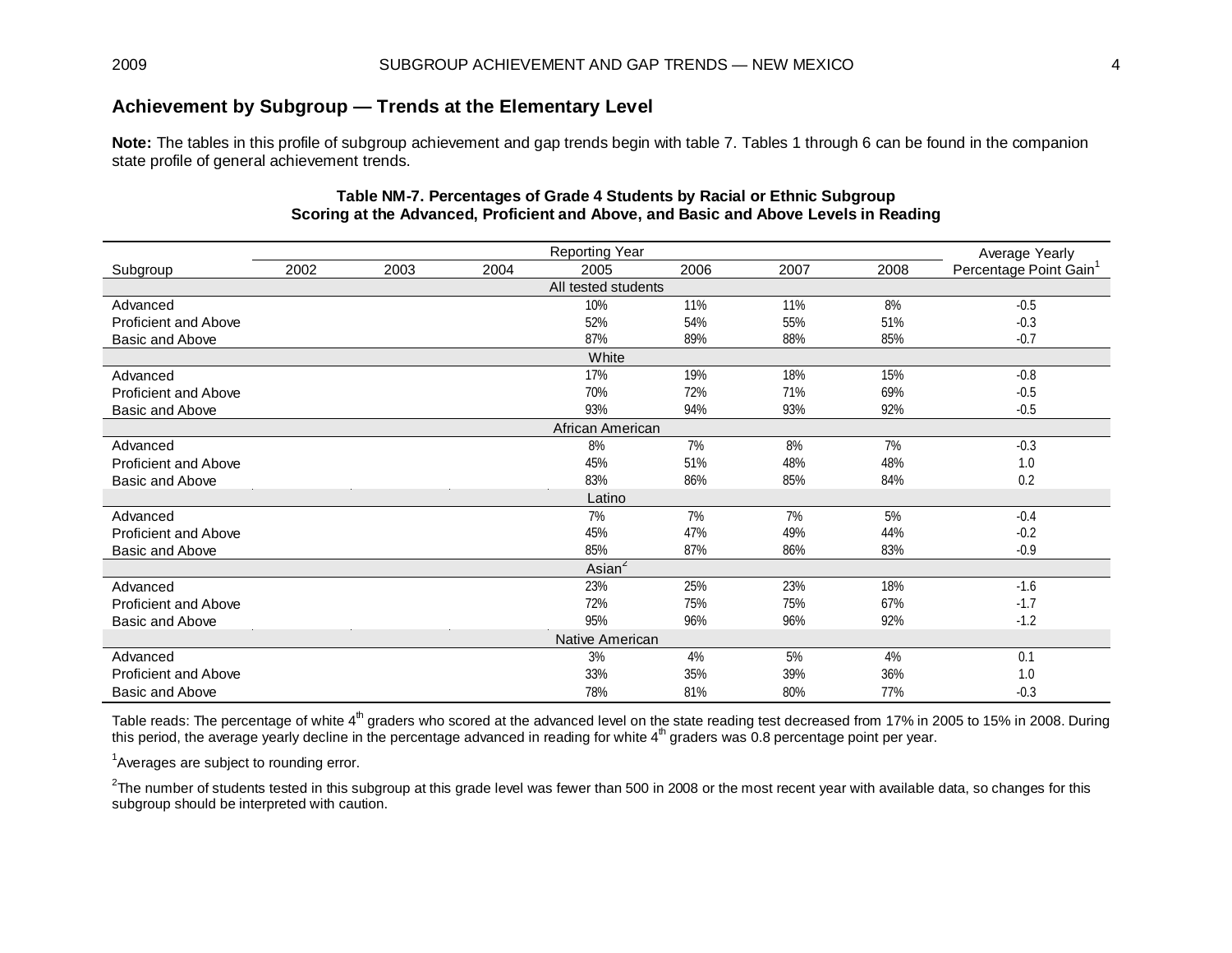|                             | <b>Reporting Year</b> |      |      |                                         |      |      |      |                                                      |  |  |  |  |
|-----------------------------|-----------------------|------|------|-----------------------------------------|------|------|------|------------------------------------------------------|--|--|--|--|
| Subgroup                    | 2002                  | 2003 | 2004 | 2005                                    | 2006 | 2007 | 2008 | Average Yearly<br>Percentage Point Gain <sup>1</sup> |  |  |  |  |
|                             |                       |      |      | All tested students                     |      |      |      |                                                      |  |  |  |  |
| Advanced                    |                       |      |      | 10%                                     | 11%  | 11%  | 8%   | $-0.5$                                               |  |  |  |  |
| Proficient and Above        |                       |      |      | 52%                                     | 54%  | 55%  | 51%  | $-0.3$                                               |  |  |  |  |
| Basic and Above             |                       |      |      | 87%                                     | 89%  | 88%  | 85%  | $-0.7$                                               |  |  |  |  |
|                             |                       |      |      | Low-income students                     |      |      |      |                                                      |  |  |  |  |
| Advanced                    |                       |      |      | 6%                                      | 6%   | 7%   | 5%   | $-0.2$                                               |  |  |  |  |
| Proficient and Above        |                       |      |      | 43%                                     | 45%  | 46%  | 42%  | $-0.1$                                               |  |  |  |  |
| Basic and Above             |                       |      |      | 84%                                     | 86%  | 84%  | 81%  | $-0.9$                                               |  |  |  |  |
|                             |                       |      |      | Students with disabilities <sup>3</sup> |      |      |      |                                                      |  |  |  |  |
| Advanced                    |                       |      |      | 3%                                      | 3%   | 5%   | 3%   | $-0.1$                                               |  |  |  |  |
| Proficient and Above        |                       |      |      | 20%                                     | 21%  | 23%  | 19%  | $-1.0$                                               |  |  |  |  |
| Basic and Above             |                       |      |      | 65%                                     | 60%  | 59%  | 52%  | $-3.9$                                               |  |  |  |  |
|                             |                       |      |      | English language learners <sup>3</sup>  |      |      |      |                                                      |  |  |  |  |
| Advanced                    |                       |      |      | 4%                                      | 4%   | 5%   | 4%   | $-0.3$                                               |  |  |  |  |
| Proficient and Above        |                       |      |      | 33%                                     | 37%  | 39%  | 34%  | $-1.4$                                               |  |  |  |  |
| Basic and Above             |                       |      |      | 80%                                     | 83%  | 81%  | 77%  | $-3.1$                                               |  |  |  |  |
|                             |                       |      |      | Female                                  |      |      |      |                                                      |  |  |  |  |
| Advanced                    |                       |      |      | 12%                                     | 13%  | 13%  | 10%  | $-0.5$                                               |  |  |  |  |
| Proficient and Above        |                       |      |      | 56%                                     | 59%  | 60%  | 56%  | $-0.2$                                               |  |  |  |  |
| Basic and Above             |                       |      |      | 90%                                     | 91%  | 91%  | 88%  | $-0.6$                                               |  |  |  |  |
|                             |                       |      |      | Male                                    |      |      |      |                                                      |  |  |  |  |
| Advanced                    |                       |      |      | 8%                                      | 8%   | 8%   | 6%   | $-0.5$                                               |  |  |  |  |
| <b>Proficient and Above</b> |                       |      |      | 48%                                     | 49%  | 50%  | 46%  | $-0.5$                                               |  |  |  |  |
| <b>Basic and Above</b>      |                       |      |      | 85%                                     | 86%  | 85%  | 82%  | $-0.9$                                               |  |  |  |  |

#### **Table NM-8. Percentage of Grade 4 Students by Demographic Subgroup Scoring at the Advanced, Proficient and Above, and Basic and Above Levels in Reading**

Table reads: The percentage of low-income 4<sup>th</sup> graders who scored at the advanced level on the state reading test decreased from 6% in 2005 to 5% in 2008. During this period, the average yearly decline in the percentage advanced in reading for low-income 4<sup>th</sup> graders was 0.2 percentage points per year.

<sup>1</sup>Averages are subject to rounding error.

 $^2$ The number of students tested in this subgroup at this grade level was fewer than 500 in 2008 or the most recent year with available data, so changes for this subgroup should be interpreted with caution.

 ${}^{3}$ Gap trends for students with disabilities and English language learners should be interpreted with caution because state and federal policy changes may have affected the year-to-year comparability of test results for these subgroups. Average yearly percentage point gains are based on 2006-2008 results.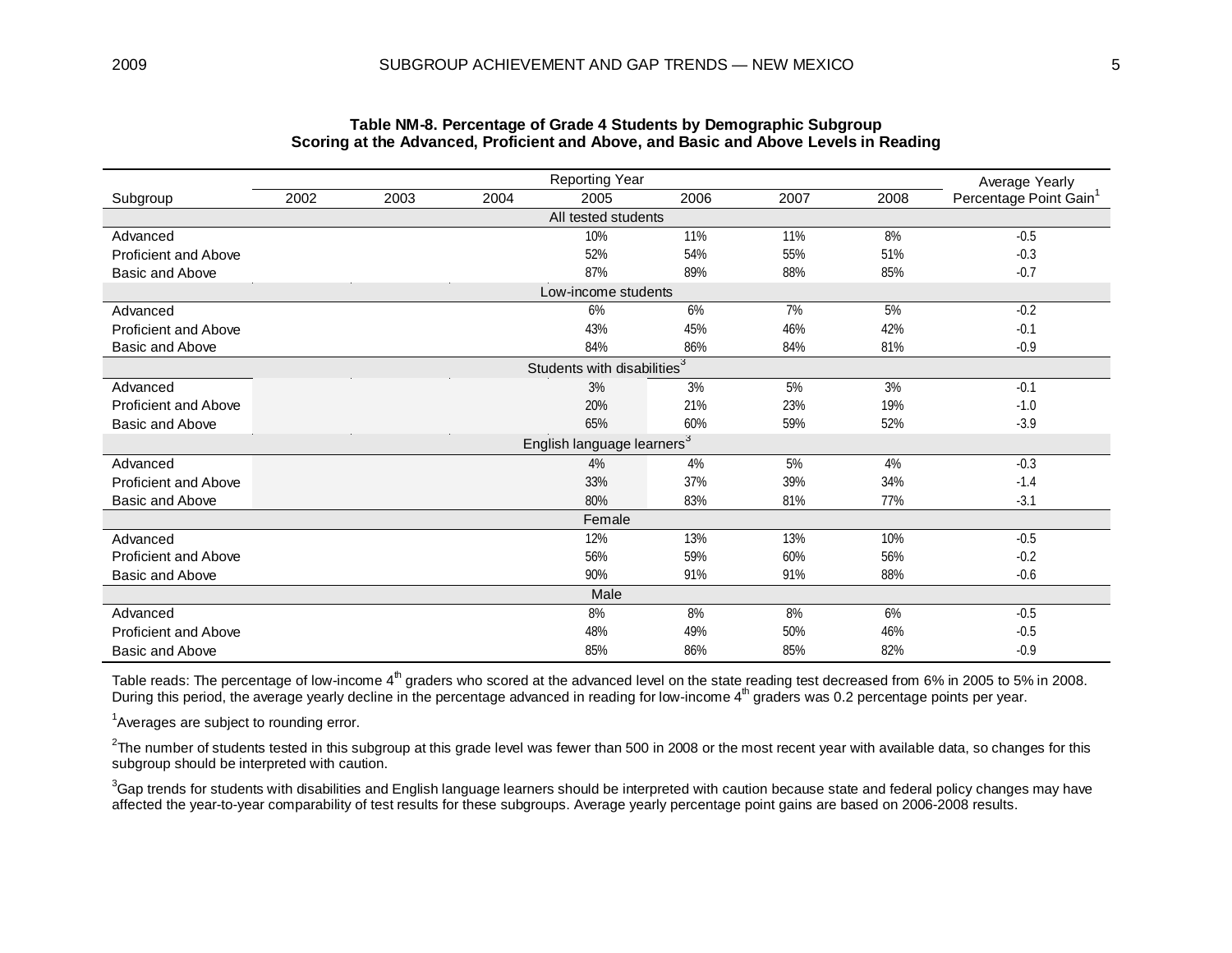|                             | <b>Reporting Year</b> |      |      |                     |      |      |      |                                                      |  |  |  |
|-----------------------------|-----------------------|------|------|---------------------|------|------|------|------------------------------------------------------|--|--|--|
| Subgroup                    | 2002                  | 2003 | 2004 | 2005                | 2006 | 2007 | 2008 | Average Yearly<br>Percentage Point Gain <sup>1</sup> |  |  |  |
|                             |                       |      |      | All tested students |      |      |      |                                                      |  |  |  |
| Advanced                    |                       |      |      | 7%                  | 9%   | 11%  | 7%   | $-0.1$                                               |  |  |  |
| <b>Proficient and Above</b> |                       |      |      | 39%                 | 41%  | 46%  | 39%  | $-0.1$                                               |  |  |  |
| Basic and Above             |                       |      |      | 89%                 | 89%  | 91%  | 91%  | 0.6                                                  |  |  |  |
|                             |                       |      |      | White               |      |      |      |                                                      |  |  |  |
| Advanced                    |                       |      |      | 13%                 | 15%  | 19%  | 13%  | 0.0                                                  |  |  |  |
| <b>Proficient and Above</b> |                       |      |      | 56%                 | 57%  | 62%  | 55%  | $-0.1$                                               |  |  |  |
| Basic and Above             |                       |      |      | 95%                 | 95%  | 95%  | 95%  | 0.1                                                  |  |  |  |
|                             |                       |      |      | African American    |      |      |      |                                                      |  |  |  |
| Advanced                    |                       |      |      | 4%                  | 5%   | 8%   | 6%   | 0.6                                                  |  |  |  |
| <b>Proficient and Above</b> |                       |      |      | 29%                 | 32%  | 38%  | 32%  | 1.0                                                  |  |  |  |
| Basic and Above             |                       |      |      | 85%                 | 83%  | 86%  | 86%  | 0.4                                                  |  |  |  |
|                             |                       |      |      | Latino              |      |      |      |                                                      |  |  |  |
| Advanced                    |                       |      |      | 5%                  | 6%   | 7%   | 4%   | $-0.1$                                               |  |  |  |
| <b>Proficient and Above</b> |                       |      |      | 32%                 | 35%  | 40%  | 33%  | 0.3                                                  |  |  |  |
| <b>Basic and Above</b>      |                       |      |      | 88%                 | 88%  | 89%  | 90%  | 0.8                                                  |  |  |  |
|                             |                       |      |      | Asian <sup>2</sup>  |      |      |      |                                                      |  |  |  |
| Advanced                    |                       |      |      | 24%                 | 26%  | 29%  | 19%  | $-1.7$                                               |  |  |  |
| <b>Proficient and Above</b> |                       |      |      | 69%                 | 68%  | 73%  | 64%  | $-1.7$                                               |  |  |  |
| Basic and Above             |                       |      |      | 95%                 | 98%  | 97%  | 98%  | 1.0                                                  |  |  |  |
|                             |                       |      |      | Native American     |      |      |      |                                                      |  |  |  |
| Advanced                    |                       |      |      | 3%                  | 3%   | 5%   | 3%   | 0.1                                                  |  |  |  |
| <b>Proficient and Above</b> |                       |      |      | 25%                 | 26%  | 31%  | 25%  | $-0.2$                                               |  |  |  |
| Basic and Above             |                       |      |      | 84%                 | 84%  | 86%  | 87%  | 1.1                                                  |  |  |  |

### **Table NM-9. Percentages of Grade 4 Students by Racial or Ethnic Subgroup Scoring at the Advanced, Proficient and Above, and Basic and Above Levels in Mathematics**

Table reads: The percentage of white 4<sup>th</sup> graders who scored at the advanced level on the state math test was 13% in 2002 and in 2008. During this period, the average yearly gain in the percentage advanced in math for white  $4^{\text{th}}$  graders was 0.0 percentage points per year.

<sup>1</sup>Averages are subject to rounding error.

 $^2$ The number of students tested in this subgroup at this grade level was fewer than 500 in 2008 or the most recent year with available data, so changes for this subgroup should be interpreted with caution.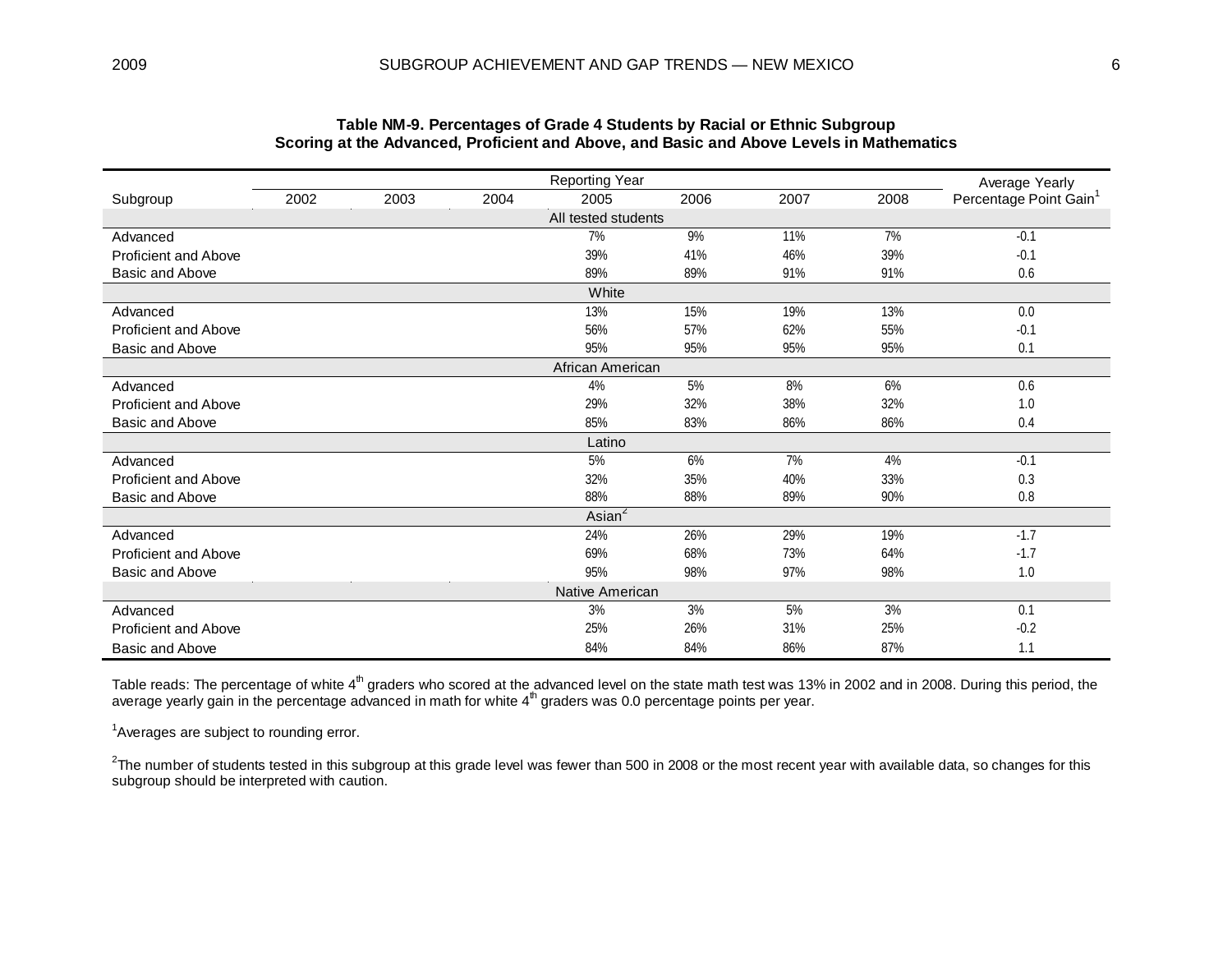### **Table NM-10. Percentage of Grade 4 Students by Demographic Subgroup Scoring at the Advanced, Proficient and Above, and Basic and Above Levels in Mathematics**

|                             | Average Yearly |      |      |                                         |      |      |      |                                    |
|-----------------------------|----------------|------|------|-----------------------------------------|------|------|------|------------------------------------|
| Subgroup                    | 2002           | 2003 | 2004 | 2005                                    | 2006 | 2007 | 2008 | Percentage Point Gain <sup>1</sup> |
|                             |                |      |      | All tested students                     |      |      |      |                                    |
| Advanced                    |                |      |      | 7%                                      | 9%   | 11%  | 7%   | $-0.1$                             |
| <b>Proficient and Above</b> |                |      |      | 39%                                     | 41%  | 46%  | 39%  | $-0.1$                             |
| Basic and Above             |                |      |      | 89%                                     | 89%  | 91%  | 91%  | 0.6                                |
|                             |                |      |      | Low-income students                     |      |      |      |                                    |
| Advanced                    |                |      |      | 4%                                      | 5%   | 6%   | 4%   | 0.0                                |
| Proficient and Above        |                |      |      | 31%                                     | 33%  | 38%  | 31%  | 0.0                                |
| Basic and Above             |                |      |      | 87%                                     | 87%  | 88%  | 89%  | 0.8                                |
|                             |                |      |      | Students with disabilities <sup>3</sup> |      |      |      |                                    |
| Advanced                    |                |      |      | 2%                                      | 3%   | 4%   | 3%   | 0.0                                |
| Proficient and Above        |                |      |      | 16%                                     | 16%  | 22%  | 17%  | 0.2                                |
| Basic and Above             |                |      |      | 68%                                     | 71%  | 76%  | 77%  | 2.8                                |
|                             |                |      |      | English language learners $^3$          |      |      |      |                                    |
| Advanced                    |                |      |      | 3%                                      | 4%   | 6%   | 3%   | $-0.4$                             |
| <b>Proficient and Above</b> |                |      |      | 25%                                     | 28%  | 33%  | 26%  | $-1.3$                             |
| Basic and Above             |                |      |      | 84%                                     | 85%  | 86%  | 87%  | 1.1                                |
|                             |                |      |      | Female                                  |      |      |      |                                    |
| Advanced                    |                |      |      | 7%                                      | 9%   | 11%  | 7%   | 0.1                                |
| Proficient and Above        |                |      |      | 39%                                     | 42%  | 46%  | 40%  | 0.2                                |
| Basic and Above             |                |      |      | 90%                                     | 90%  | 92%  | 92%  | 0.6                                |
|                             |                |      |      | Male                                    |      |      |      |                                    |
| Advanced                    |                |      |      | 8%                                      | 8%   | 10%  | 7%   | $-0.3$                             |
| Proficient and Above        |                |      |      | 39%                                     | 40%  | 45%  | 38%  | $-0.3$                             |
| Basic and Above             |                |      |      | 89%                                     | 89%  | 90%  | 90%  | 0.6                                |

Table reads: The percentage of low-income 4<sup>th</sup> graders who scored at the advanced level on the state math test was 4% in 2005 and 2008. During this period, the average yearly change in the percentage advanced in math for low-income 4<sup>th</sup> graders was 0.0 percentage points per year.

<sup>1</sup>Averages are subject to rounding error.

 $^2$ The number of students tested in this subgroup at this grade level was fewer than 500 in 2008 or the most recent year with available data, so changes for this subgroup should be interpreted with caution.

 $^3$ Gap trends for students with disabilities and English language learners should be interpreted with caution because state and federal policy changes may have affected the year-to-year comparability of test results for these subgroups. Average yearly percentage point gains are based on 2006-2008 results.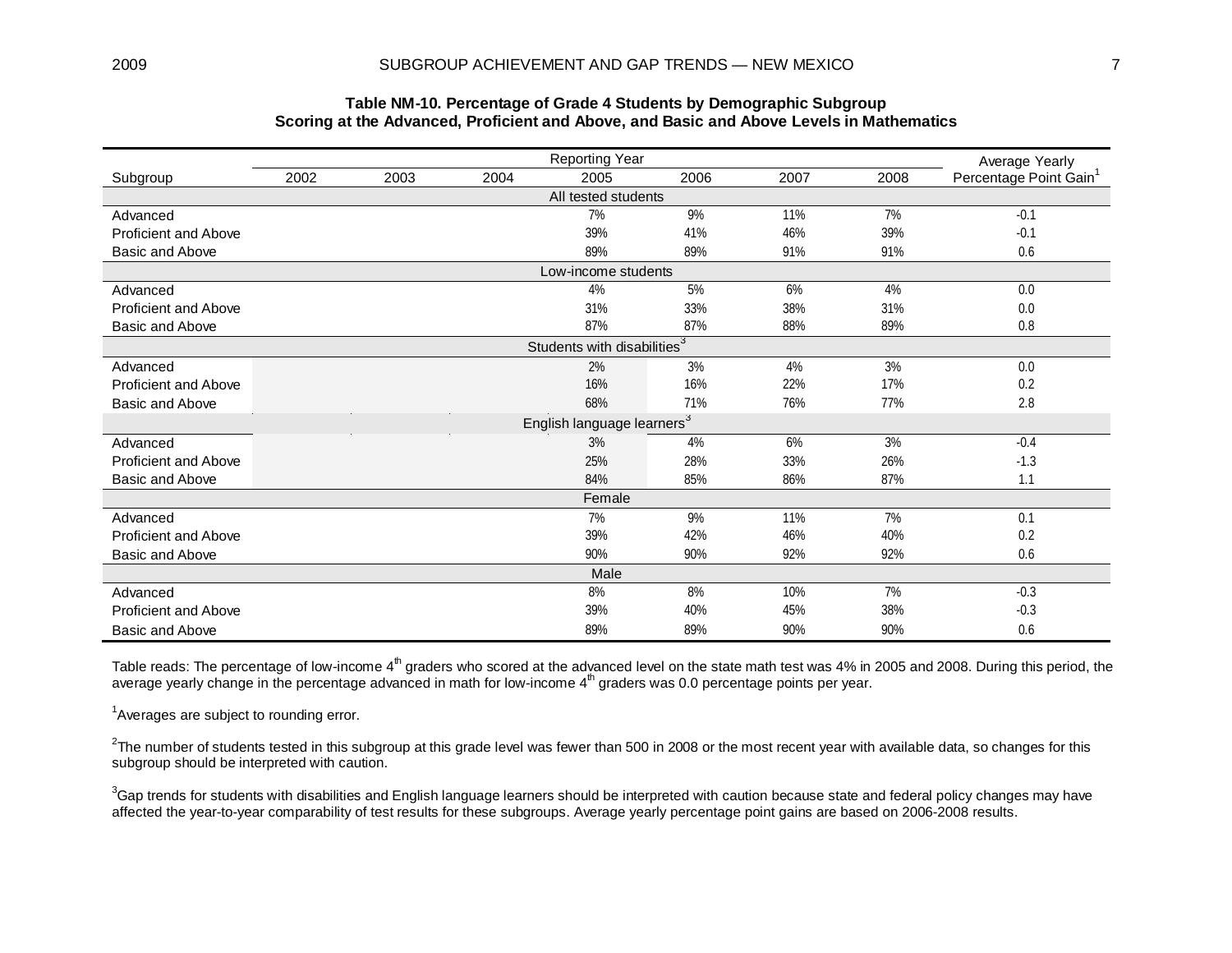## *Achievement by Subgroup — Gap Trends (Percentages Proficient)*

### **Table NM-11. Subgroup Achievement Trends in Reading by Percentages Proficient**

*NOTE:* L = Larger gain than comparison group. S = Smaller gain than comparison group. E = Equal gain to comparison group. If the average annual gain for the subgroup of interest, such as African American students, is larger than the average annual gain for the comparison group, such as white students, this indicates that the achievement gap has narrowed. If the average gain for the subgroup of interest is smaller, this means the gap has widened.

|                                            |              |                | Grade 4      |                                        |                                                              |              |                | Grade 8      |                                        |                                                              |              |                | Grade 11     |                                        |                                                       |  |  |
|--------------------------------------------|--------------|----------------|--------------|----------------------------------------|--------------------------------------------------------------|--------------|----------------|--------------|----------------------------------------|--------------------------------------------------------------|--------------|----------------|--------------|----------------------------------------|-------------------------------------------------------|--|--|
| Subgroup                                   | Year<br>Span | Starting<br>PP | Ending<br>PP | Average<br>Annual<br>Gain <sup>1</sup> | Gain Larger or<br><b>Smaller Than</b><br>Comparison<br>Group | Year<br>Span | Starting<br>PP | Ending<br>PP | Average<br>Annual<br>Gain <sup>1</sup> | Gain Larger or<br><b>Smaller Than</b><br>Comparison<br>Group | Year<br>Span | Starting<br>PP | Ending<br>PP | Average<br>Annual<br>Gain <sup>1</sup> | Gain Larger or<br>Smaller Than<br>Comparison<br>Group |  |  |
| All tested                                 |              |                |              |                                        |                                                              |              |                |              |                                        |                                                              |              |                |              |                                        |                                                       |  |  |
| students                                   | 05-08        | 52%            | 51%          | $-0.3$                                 |                                                              | 05-08        | 52%            | 63%          | 4.0                                    |                                                              | 07-08        | 47%            | 50%          | <b>NA</b>                              |                                                       |  |  |
|                                            |              |                |              |                                        |                                                              |              |                |              |                                        |                                                              |              |                |              |                                        |                                                       |  |  |
| White                                      | 05-08        | 70%            | 69%          | $-0.5$                                 |                                                              | 05-08        | 67%            | 77%          | 3.1                                    |                                                              | 07-08        | 65%            | 65%          | <b>NA</b>                              |                                                       |  |  |
| African<br>American                        | 05-08        | 45%            | 48%          | 1.0                                    | L                                                            | 05-08        | 46%            | 63%          | 5.7                                    | L                                                            | $07-08$      | 39%            | 45%          | <b>NA</b>                              | <b>NA</b>                                             |  |  |
| Latino                                     | 05-08        | 45%            | 44%          | $-0.2$                                 | L                                                            | 05-08        | 46%            | 58%          | 4.2                                    | L                                                            | $07-08$      | 38%            | 43%          | <b>NA</b>                              | <b>NA</b>                                             |  |  |
| Asian                                      | 05-08        | 72%            | 67%          | $-1.72$                                | S                                                            | 05-08        | 71%            | 77%          | 2.1 <sup>2</sup>                       | S                                                            | $07-08$      | 59%            | 61%          | <b>NA</b>                              | <b>NA</b>                                             |  |  |
| Native<br>American                         | 05-08        | 33%            | 36%          | 1.0                                    | L                                                            | 05-08        | 35%            | 54%          | 6.2                                    | L                                                            | 07-08        | 32%            | 35%          | <b>NA</b>                              | <b>NA</b>                                             |  |  |
|                                            |              |                |              |                                        |                                                              |              |                |              |                                        |                                                              |              |                |              |                                        |                                                       |  |  |
| Not low-<br>income                         | 05-08        | 71%            | 70%          | $-0.3$                                 |                                                              | 05-08        | 67%            | 77%          | 3.3                                    |                                                              | $07-08$      | 58%            | 60%          | <b>NA</b>                              |                                                       |  |  |
| Low-income                                 | 05-08        | 43%            | 42%          | $-0.1$                                 | L                                                            | 05-08        | 43%            | 56%          | 4.3                                    | L                                                            | $07 - 08$    | 36%            | 39%          | <b>NA</b>                              | NA                                                    |  |  |
|                                            |              |                |              |                                        |                                                              |              |                |              |                                        |                                                              |              |                |              |                                        |                                                       |  |  |
| Not disabled                               | 06-08        | 59%            | 56%          | $-1.8$                                 |                                                              | 06-08        | 57%            | 70%          | 6.5                                    |                                                              | $07-08$      | 53%            | 55%          | <b>NA</b>                              |                                                       |  |  |
| Students with<br>disabilities <sup>3</sup> | 06-08        | 21%            | 19%          | $-1.0$                                 | L                                                            | 06-08        | 17%            | 22%          | 2.6                                    | S                                                            | 07-08        | 13%            | 13%          | <b>NA</b>                              | <b>NA</b>                                             |  |  |
|                                            |              |                |              |                                        |                                                              |              |                |              |                                        |                                                              |              |                |              |                                        |                                                       |  |  |
| Not ELL                                    | 06-08        | 61%            | 57%          | $-1.9$                                 |                                                              | 06-08        | 56%            | 69%          | 6.3                                    |                                                              | 07-08        | 52%            | 55%          | <b>NA</b>                              |                                                       |  |  |
| English<br>language<br>learners'           | 06-08        | 37%            | 34%          | $-1.4$                                 | L                                                            | 06-08        | 34%            | 45%          | 5.4                                    | S                                                            | 07-08        | 23%            | 25%          | <b>NA</b>                              | <b>NA</b>                                             |  |  |
|                                            |              |                |              |                                        |                                                              |              |                |              |                                        |                                                              |              |                |              |                                        |                                                       |  |  |
| Female                                     | 05-08        | 56%            | 56%          | $-0.2$                                 |                                                              | 05-08        | 60%            | 69%          | 3.2                                    |                                                              | $07-08$      | 51%            | 55%          | <b>NA</b>                              |                                                       |  |  |
| Male                                       | 05-08        | 48%            | 46%          | $-0.5$                                 | S                                                            | 05-08        | 44%            | 58%          | 4.7                                    | L                                                            | $07-08$      | 44%            | 44%          | <b>NA</b>                              | <b>NA</b>                                             |  |  |

Table reads: In 2005, 70% of white 4<sup>th</sup> graders and 45% of African American 4<sup>th</sup> graders scored at the proficient level on the state reading test. In 2008, 69% of white 4<sup>th</sup> graders and 48% of African American 4<sup>th</sup> graders scored at the proficient level in reading. Between 2005 and 2008, the percentage proficient declined at an average rate of 0.5 percentage point per year for white students and increased at an average rate of 1.0 percentage point per year for African American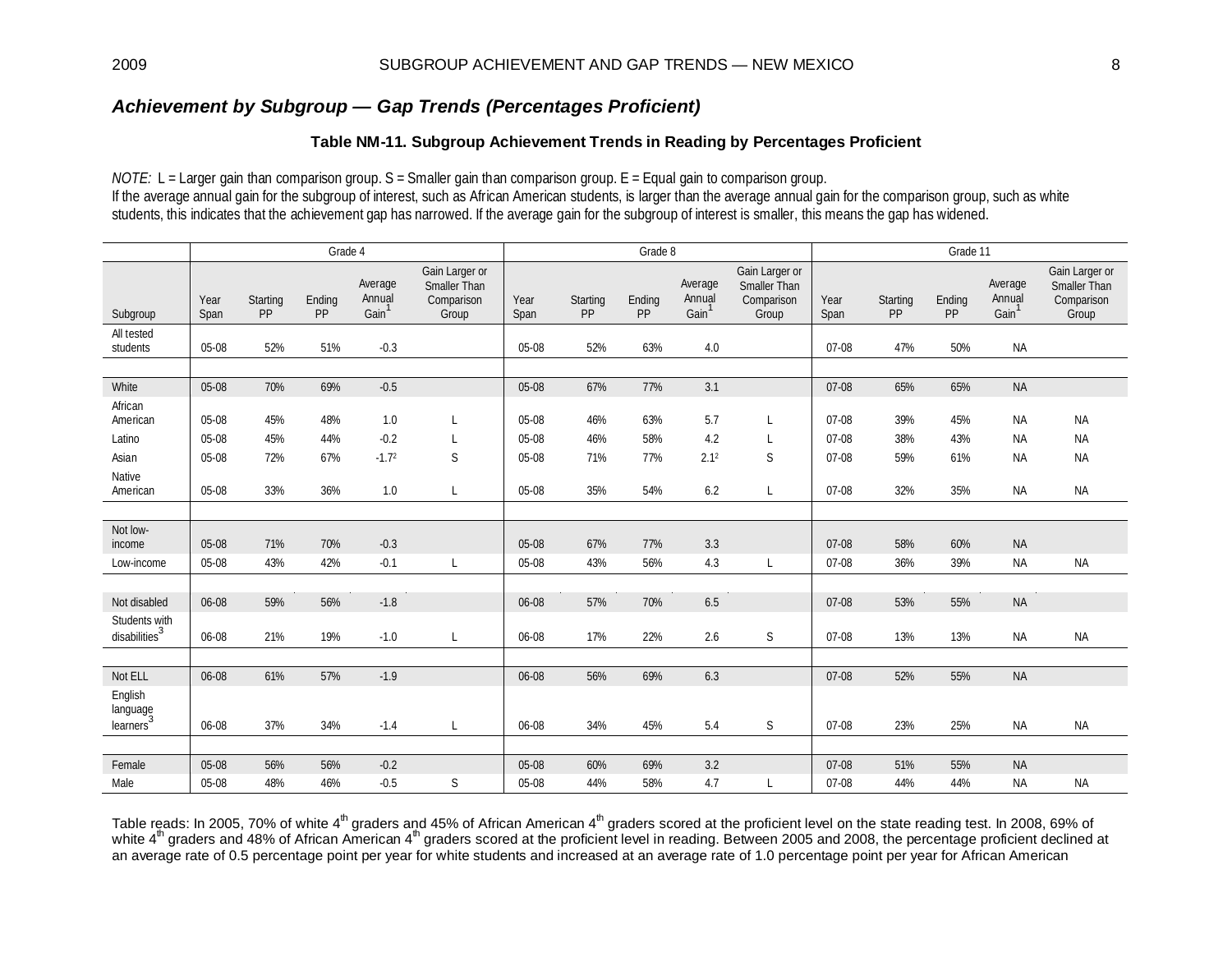### 2009 SUBGROUP ACHIEVEMENT AND GAP TRENDS — NEW MEXICO 9

students, indicating a larger rate of gain and a narrowing of the achievement gap for African American 4<sup>th</sup> graders.

<sup>1</sup>Numbers in these columns are subject to rounding error.

 $^2$ The number of students tested in this subgroup at this grade level was fewer than 500 in 2008 or the most recent year with available data, so changes for this subgroup should be interpreted with caution.

 ${}^{3}$ Trends for students with disabilities and English language learners should be interpreted with caution because state and federal policy changes may have affected the year-to-year comparability of test results for these subgroups.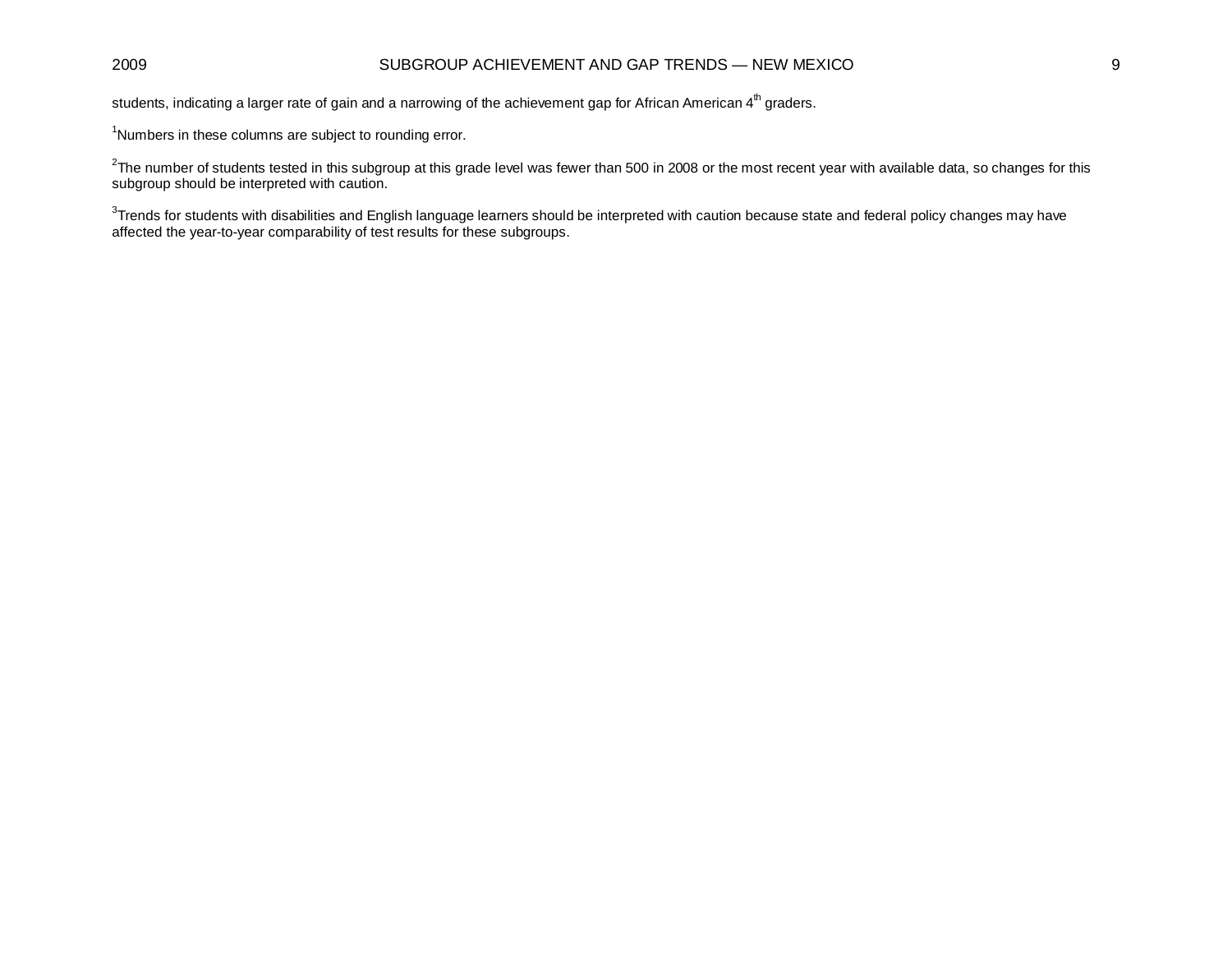### **Table NM-12. Subgroup Achievement Trends in Mathematics by Percentages Proficient**

*NOTE:* L = Larger gain than comparison group. S = Smaller gain than comparison group. E = Equal gain to comparison group. If the average annual gain for the subgroup of interest, such as African American students, is larger than the average annual gain for the comparison group, such as white students, this indicates that the achievement gap has narrowed. If the average gain for the subgroup of interest is smaller, this means the gap has widened.

|                                            |              |                | Grade 4      |                                        |                                                              |              |                | Grade 8      |                                        |                                                       | Grade 11     |                |              |                                        |                                                       |
|--------------------------------------------|--------------|----------------|--------------|----------------------------------------|--------------------------------------------------------------|--------------|----------------|--------------|----------------------------------------|-------------------------------------------------------|--------------|----------------|--------------|----------------------------------------|-------------------------------------------------------|
| Subgroup                                   | Year<br>Span | Starting<br>PP | Ending<br>PP | Average<br>Annual<br>Gain <sup>1</sup> | Gain Larger or<br><b>Smaller Than</b><br>Comparison<br>Group | Year<br>Span | Starting<br>PP | Ending<br>PP | Average<br>Annual<br>Gain <sup>1</sup> | Gain Larger or<br>Smaller Than<br>Comparison<br>Group | Year<br>Span | Starting<br>PP | Ending<br>PP | Average<br>Annual<br>Gain <sup>1</sup> | Gain Larger or<br>Smaller Than<br>Comparison<br>Group |
| All tested<br>students                     | 05-08        | 39%            | 39%          | $-0.1$                                 |                                                              | 05-08        | 24%            | 37%          | 4.2                                    |                                                       | 07-08        | 31%            | 34%          | <b>NA</b>                              |                                                       |
|                                            |              |                |              |                                        |                                                              |              |                |              |                                        |                                                       |              |                |              |                                        |                                                       |
| White                                      | 05-08        | 56%            | 55%          | $-0.1$                                 |                                                              | 05-08        | 40%            | 55%          | 5.0                                    |                                                       | 07-08        | 50%            | 52%          | <b>NA</b>                              |                                                       |
| African<br>American                        | 05-08        | 29%            | 32%          | 1.0                                    | L                                                            | 05-08        | 17%            | 31%          | 4.9                                    | $\mathsf S$                                           | 07-08        | 21%            | 25%          | <b>NA</b>                              | <b>NA</b>                                             |
| Latino                                     | 05-08        | 32%            | 33%          | 0.3                                    | L                                                            | 05-08        | 17%            | 29%          | 4.1                                    | S                                                     | $07 - 08$    | 21%            | 25%          | <b>NA</b>                              | <b>NA</b>                                             |
| Asian<br>Native                            | 05-08        | 69%            | 64%          | $-1.72$                                | S                                                            | 05-08        | 54%            | 67%          | 4.5 <sup>2</sup>                       | S                                                     | $07 - 08$    | 58%            | 60%          | NA                                     | <b>NA</b>                                             |
| American                                   | 05-08        | 25%            | 25%          | $-0.2$                                 | S                                                            | 05-08        | 11%            | 23%          | 4.1                                    | $\mathsf S$                                           | 07-08        | 16%            | 17%          | <b>NA</b>                              | <b>NA</b>                                             |
|                                            |              |                |              |                                        |                                                              |              |                |              |                                        |                                                       |              |                |              |                                        |                                                       |
| Not low-<br>income                         | 05-08        | 57%            | 58%          | 0.2                                    |                                                              | 05-08        | 40%            | 53%          | 4.5                                    |                                                       | $07-08$      | 42%            | 45%          | <b>NA</b>                              |                                                       |
| Low-income                                 | 05-08        | 31%            | 31%          | 0.0                                    | S                                                            | 05-08        | 15%            | 27%          | 4.0                                    | S                                                     | 07-08        | 19%            | 21%          | <b>NA</b>                              | <b>NA</b>                                             |
|                                            |              |                |              |                                        |                                                              |              |                |              |                                        |                                                       |              |                |              |                                        |                                                       |
| Not disabled                               | 06-08        | 45%            | 42%          | $-1.4$                                 |                                                              | 06-08        | 30%            | 41%          | 5.4                                    |                                                       | $07-08$      | 35%            | 37%          | <b>NA</b>                              |                                                       |
| Students with<br>disabilities <sup>3</sup> | 06-08        | 16%            | 17%          | 0.2                                    | L                                                            | 06-08        | $6\%$          | 10%          | 1.8                                    | $\mathsf S$                                           | 07-08        | 6%             | 8%           | NA                                     | <b>NA</b>                                             |
|                                            |              |                |              |                                        |                                                              |              |                |              |                                        |                                                       |              |                |              |                                        |                                                       |
| Not ELL                                    | 06-08        | 46%            | 44%          | $-1.2$                                 |                                                              | 06-08        | 30%            | 42%          | 5.7                                    |                                                       | $07-08$      | 35%            | 38%          | <b>NA</b>                              |                                                       |
| English<br>language<br>learners'           | 06-08        | 28%            | 26%          | $-1.3$                                 | S                                                            | 06-08        | 13%            | 17%          | 2.3                                    | S                                                     | 07-08        | 10%            | 12%          | <b>NA</b>                              | <b>NA</b>                                             |
|                                            |              |                |              |                                        |                                                              |              |                |              |                                        |                                                       |              |                |              |                                        |                                                       |
| Female                                     | 05-08        | 39%            | 40%          | 0.2                                    |                                                              | 05-08        | 24%            | 36%          | 4.3                                    |                                                       | 07-08        | 30%            | 32%          | <b>NA</b>                              |                                                       |
| Male                                       | 05-08        | 39%            | 38%          | $-0.3$                                 | S                                                            | 05-08        | 24%            | 37%          | 4.1                                    | S                                                     | 07-08        | 32%            | 35%          | <b>NA</b>                              | <b>NA</b>                                             |

Table reads: In 2005, 56% of white  $4<sup>th</sup>$  graders and 29% of African American  $4<sup>th</sup>$  graders scored at the proficient level on the state math test. In 2008, 55% of white  $4<sup>th</sup>$  graders and 32% of African American  $4<sup>th</sup>$  graders scored at the proficient level in math. Between 2005 and 2008, the percentage proficient declined at an average rate of 0.1 percentage point per year for white students and increased at an average rate of 1.0 percentage point per year for African American students, indicating a larger rate of gain and a narrowing of the achievement gap for African American 4<sup>th</sup> graders.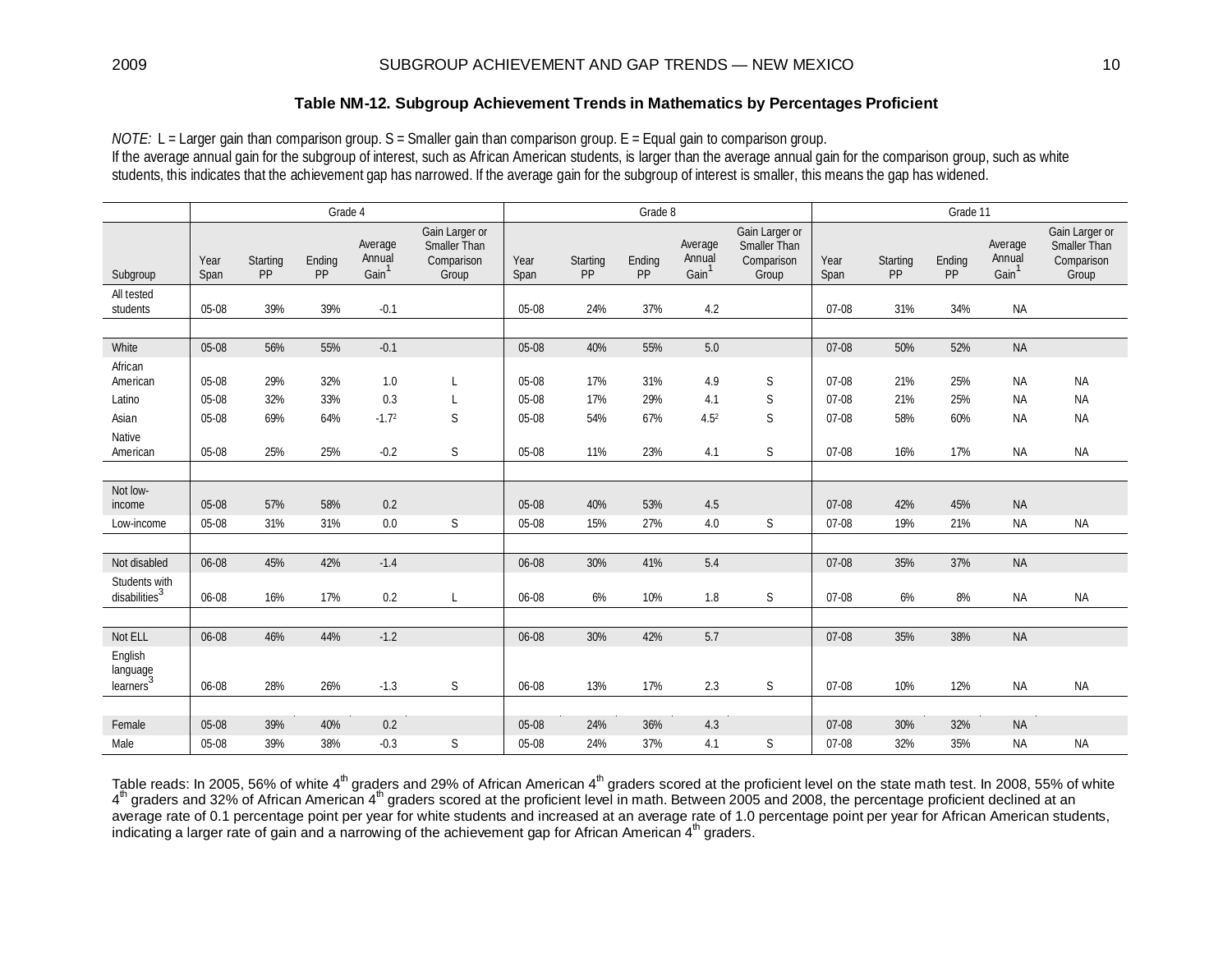<sup>1</sup>Numbers in these columns are subject to rounding error.

 $^2$ The number of students tested in this subgroup at this grade level was fewer than 500 in 2008 or the most recent year with available data, so changes for this subgroup should be interpreted with caution.

 ${}^{3}$ Trends for students with disabilities and English language learners should be interpreted with caution because state and federal policy changes may have affected the year-to-year comparability of test results for these subgroups.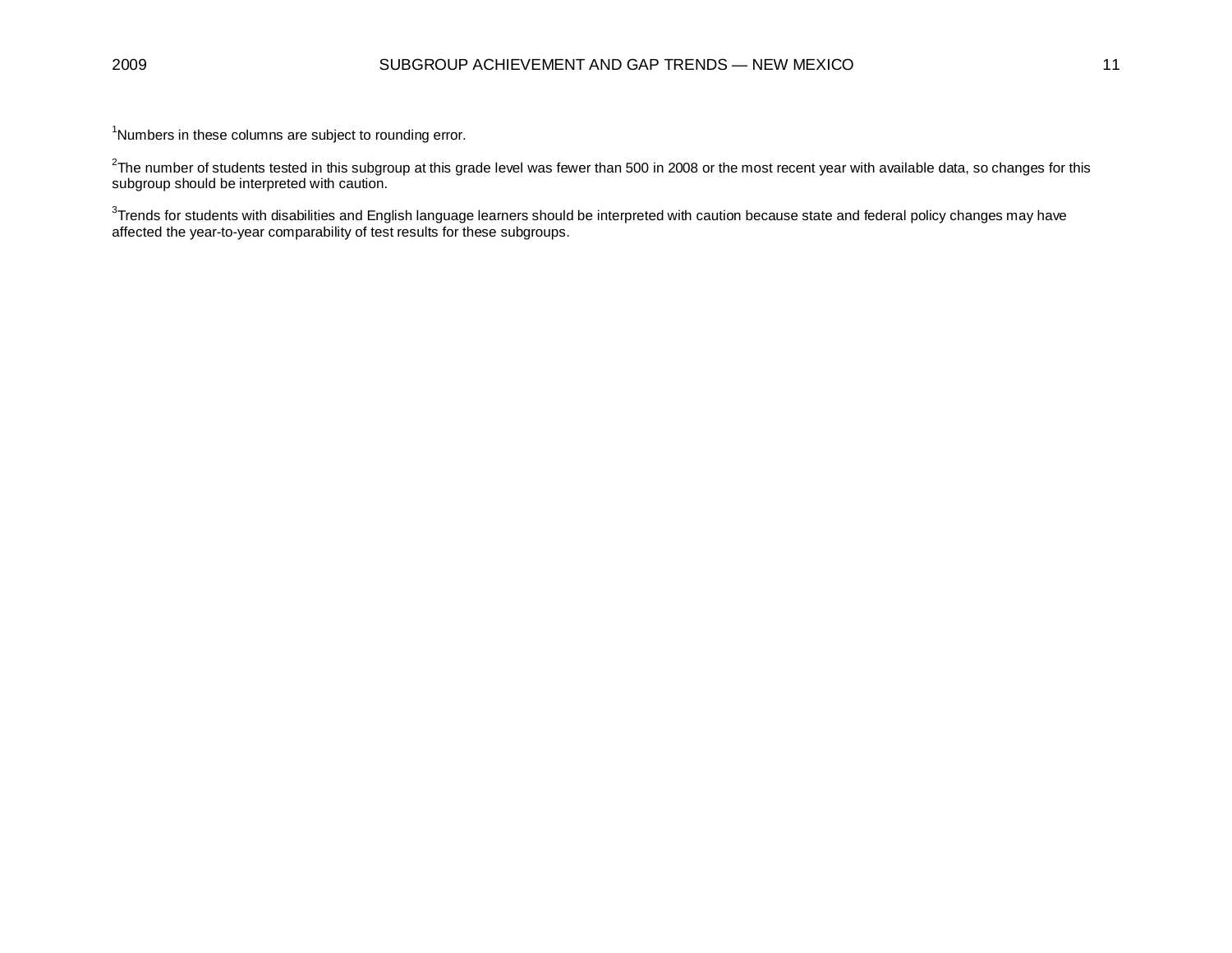## **Achievement by Subgroup — Gap Trends (Mean Scale Scores)**

### **Table NM-13. Achievement Gap Trends in Reading by Mean Scale Scores**

*NOTE:* L = Larger gain than comparison group. S = Smaller gain than comparison group. E = Equal gain to comparison group. If the average gain for the subgroup of interest, such as African American students, is larger than the average gain for the comparison group, such as white students, this indicates that the achievement gap has narrowed. If the average gain for the subgroup of interest is smaller, this means the gap has widened.

|                                         |                      |              |                  | Grade 4        |                          |                                   | Grade 8      |                  |                |                              |                                   | Grade 11     |                  |                |                          |                                   |
|-----------------------------------------|----------------------|--------------|------------------|----------------|--------------------------|-----------------------------------|--------------|------------------|----------------|------------------------------|-----------------------------------|--------------|------------------|----------------|--------------------------|-----------------------------------|
|                                         |                      |              |                  |                | Average<br>Gain<br>(Mean | Gain Larger<br>or Smaller<br>than |              |                  |                | Average<br>Gain<br>(Mean     | Gain Larger<br>or Smaller<br>than |              |                  |                | Average<br>Gain<br>(Mean | Gain Larger<br>or Smaller<br>than |
| Subgroup                                | Statistic            | Year<br>Span | Starting<br>Year | Ending<br>Year | Scale<br>Score)          | Comparison<br>Group               | Year<br>Span | Starting<br>Year | Ending<br>Year | Scale<br>Score) <sup>1</sup> | Comparison<br>Group               | Year<br>Span | Starting<br>Year | Ending<br>Year | Scale<br>$Score)^{1}$    | Comparison<br>Group               |
| All tested students                     | Mean SS              | 05-08        | 638.7            | 636.8          | $-0.7$                   |                                   | 05-08        | 682.6            | 692.5          | 3.3                          |                                   | 07-08        | 616.3            | 620.0          | <b>NA</b>                |                                   |
|                                         | <b>SD</b>            | 05-08        | 33.9             | 35.7           |                          |                                   | 05-08        | 31.8             | 31.0           |                              |                                   | 07-08        | 37.6             | 34.9           |                          |                                   |
|                                         |                      |              |                  |                |                          |                                   |              |                  |                |                              |                                   |              |                  |                |                          |                                   |
| White                                   | Mean SS              | 05-08        | 653.4            | 651.5          | $-0.7$                   |                                   | 05-08        | 694.8            | 703.7          | 3.0                          |                                   | 07-08        | 631.3            | 631.5          | <b>NA</b>                |                                   |
|                                         | <b>SD</b>            | 05-08        | 31.6             | 33.7           |                          |                                   | 05-08        | 30.2             | 29.0           |                              |                                   | 07-08        | 35.8             | 34.0           |                          |                                   |
| African American                        | Mean SS              | 05-08        | 634.3            | 635.0          | 0.2                      | L                                 | 05-08        | 679.0            | 691.1          | 4.0                          | L                                 | 07-08        | 608.6            | 616.3          | <b>NA</b>                | <b>NA</b>                         |
|                                         | <b>SD</b>            | 05-08        | 33.8             | 35.9           |                          |                                   | 05-08        | 31.3             | 31.5           |                              |                                   | 07-08        | 38.9             | 34.5           |                          |                                   |
| Latino                                  | Mean SS              | 05-08        | 632.6            | 631.2          | $-0.5$                   | L                                 | 05-08        | 677.3            | 687.6          | 3.4                          | L                                 | 07-08        | 608.5            | 614.3          | <b>NA</b>                | <b>NA</b>                         |
|                                         | <b>SD</b>            | 05-08        | 32.8             | 34.6           |                          |                                   | 05-08        | 30.9             | 30.3           |                              |                                   | 07-08        | 36.1             | 34.3           |                          |                                   |
| Asian                                   | Mean SS              | 05-08        | 657.9            | 653.8          | $-1.42$                  | S                                 | 05-08        | 699.4            | 706.8          | 2.5 <sup>2</sup>             | S                                 | 07-08        | 627.1            | 629.8          | <b>NA</b>                | <b>NA</b>                         |
|                                         | <b>SD</b>            | 05-08        | 31.3             | 33.8           |                          |                                   | 05-08        | 30.8             | 33.6           |                              |                                   | 07-08        | 38.5             | 38.0           |                          |                                   |
| Native American                         | Mean SS              | 05-08        | 625.4            | 625.0          | $-0.1$                   | L                                 | 05-08        | 671.6            | 685.9          | 4.8                          | L                                 | 07-08        | 603.8            | 610.5          | <b>NA</b>                | <b>NA</b>                         |
|                                         | <b>SD</b>            | 05-08        | 30.7             | 33.9           |                          |                                   | 05-08        | 29.2             | 30.5           |                              |                                   | 07-08        | 33.6             | 30.8           |                          |                                   |
|                                         |                      |              |                  |                |                          |                                   |              |                  |                |                              |                                   |              |                  |                |                          |                                   |
| Not Low-income                          | Mean SS              | 05-08        | 654.7            | 653.5          | $-0.4$                   |                                   | 05-08        | 694.7            | 703.9          | 3.1                          |                                   | 07-08        | 624.9            | 627.9          | <b>NA</b>                |                                   |
|                                         | <b>SD</b>            | 05-08        | 31.0             | 32.3           |                          |                                   | 05-08        | 30.2             | 28.4           |                              |                                   | 07-08        | 37.0             | 33.8           |                          |                                   |
| Low-income                              | Mean SS              | 05-08        | 631.2            | 629.6          | $-0.6$                   | S                                 | 05-08        | 675.2            | 685.7          | 3.5                          | L                                 | 07-08        | 606.4            | 611.3          | <b>NA</b>                | <b>NA</b>                         |
|                                         | SD                   | 05-08        | 32.6             | 34.6           |                          |                                   | 05-08        | 30.5             | 30.4           |                              |                                   | 07-08        | 35.8             | 34.1           |                          |                                   |
|                                         |                      | 06-08        |                  |                |                          |                                   | 06-08        |                  |                | 3.8                          |                                   | 07-08        |                  |                |                          |                                   |
| Not disabled                            | Mean SS<br><b>SD</b> | 06-08        | 644.8<br>31.8    | 641.6<br>32.5  | $-1.6$                   |                                   | 06-08        | 689.8<br>27.2    | 697.4<br>27.5  |                              |                                   | 07-08        | 622.0<br>34.3    | 625.6<br>31.2  | <b>NA</b>                |                                   |
| Students with disabilities <sup>3</sup> | Mean SS              | 06-08        | 606.9            | 601.3          | $-2.8$                   | S                                 | 06-08        | 651.9            | 656.8          | 2.5                          | S                                 | 07-08        | 575.4            | 579.5          |                          | <b>NA</b>                         |
|                                         | <b>SD</b>            | 06-08        | 35.5             | 37.8           |                          |                                   | 06-08        | 30.6             | 31.2           |                              |                                   | 07-08        | 34.8             | 33.9           | <b>NA</b>                |                                   |
|                                         |                      |              |                  |                |                          |                                   |              |                  |                |                              |                                   |              |                  |                |                          |                                   |
| Not ELLs                                | Mean SS              | 06-08        | 646.2            | 642.5          | $-1.9$                   |                                   | 06-08        | 688.9            | 697.1          | 4.1                          |                                   | 07-08        | 620.3            | 623.6          | <b>NA</b>                |                                   |
|                                         | <b>SD</b>            | 06-08        | 33.7             | 34.6           |                          |                                   | 06-08        | 29.8             | 30.0           |                              |                                   | 07-08        | 36.8             | 34.2           |                          |                                   |
| English language learners <sup>3</sup>  | Mean SS              | 06-08        | 624.9            | 621.3          | $-1.8$                   | L                                 | 06-08        | 670.5            | 676.2          | 2.9                          | S                                 | 07-08        | 595.1            | 600.7          | <b>NA</b>                | <b>NA</b>                         |
|                                         | <b>SD</b>            | 06-08        | 32.6             | 33.9           |                          |                                   | 06-08        | 29.1             | 28.6           |                              |                                   | 07-08        | 34.5             | 32.3           |                          |                                   |
|                                         |                      |              |                  |                |                          |                                   |              |                  |                |                              |                                   |              |                  |                |                          |                                   |
| Female                                  | Mean SS              | 05-08        | 642.5            | 641.3          | $-0.4$                   |                                   | 05-08        | 689.1            | 697.7          | 2.9                          |                                   | 07-08        | 620.6            | 625.2          | <b>NA</b>                |                                   |
|                                         | <b>SD</b>            | 05-08        | 33.6             | 35.0           |                          |                                   | 05-08        | 29.9             | 29.6           |                              |                                   | $07-08$      | 36.5             | 33.5           |                          |                                   |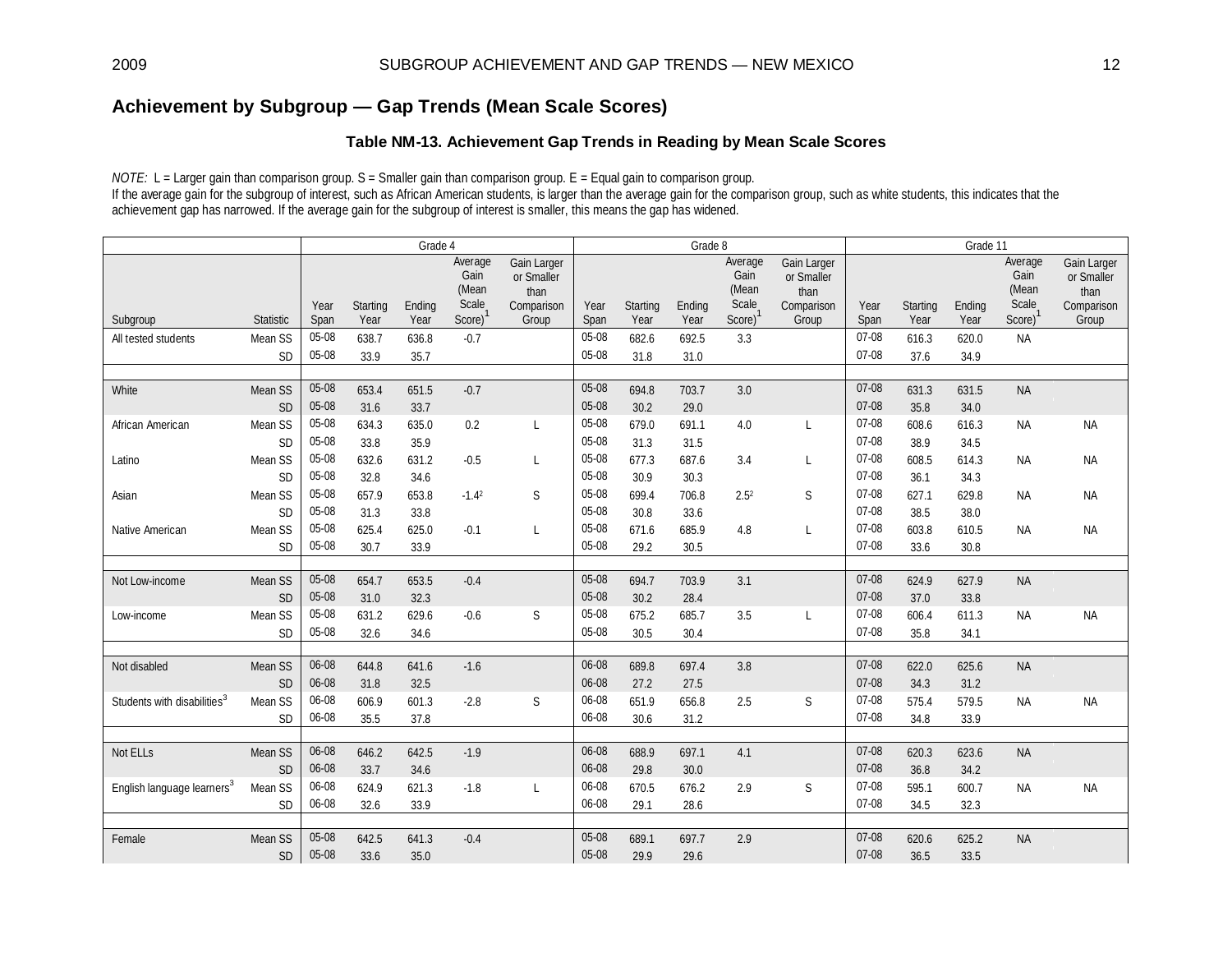#### 2009 SUBGROUP ACHIEVEMENT AND GAP TRENDS — NEW MEXICO 13

|          |                      |                |                  | Grade 4        |                                             |                                                          |                |                  | Grade 8        |                                             |                                                          | Grade 11         |                  |                |                                             |                                                          |
|----------|----------------------|----------------|------------------|----------------|---------------------------------------------|----------------------------------------------------------|----------------|------------------|----------------|---------------------------------------------|----------------------------------------------------------|------------------|------------------|----------------|---------------------------------------------|----------------------------------------------------------|
| Subgroup | <b>Statistic</b>     | Year<br>Span   | Starting<br>Year | Ending<br>Year | Average<br>Gain<br>(Mean<br>Scale<br>Score) | Gain Larger<br>or Smaller<br>than<br>Comparison<br>Group | Year<br>Span   | Starting<br>Year | Ending<br>Year | Average<br>Gain<br>(Mean<br>Scale<br>Score) | Gain Larger<br>or Smaller<br>than<br>Comparison<br>Group | Year<br>Span     | Starting<br>Year | Ending<br>Year | Average<br>Gain<br>(Mean<br>Scale<br>Score) | Gain Larger<br>or Smaller<br>than<br>Comparison<br>Group |
| Male     | Mean SS<br><b>SD</b> | 05-08<br>05-08 | 635.1<br>33.8    | 632.3<br>35.8  | $-0.9$                                      |                                                          | 05-08<br>05-08 | 676.3<br>32.3    | 687.6<br>31.5  | 3.8                                         |                                                          | $07-08$<br>07-08 | 611.8<br>38.2    | 614.7<br>35.5  | <b>NA</b>                                   | <b>NA</b>                                                |

Table reads: In 2005, the mean scale score on the state 4<sup>th</sup> grade reading test was 653.4 for white students and 634.3 for African American students. In 2008, the mean scale score in 4<sup>th</sup> grade reading was 651.5 for white students and 635.0 for African American students. Between 2005 and 2008, the mean scale score declined at an average yearly rate of 0.7 points for white students and improved at an average yearly rate of 0.2 points for African American students, indicating a narrowing of the achievement gap for African Americans.

Note: The New Mexico Standards Based Assessment is scored using a linear transformation such that scale scores  $(SS) = 35(θ) + 600$ .

<sup>1</sup>Numbers in these columns are subject to rounding error.

 $^2$ The number of students tested in this subgroup at this grade level was fewer than 500 in 2008 or the most recent year with available data, so changes for this subgroup should be interpreted with caution.

 $^3$ Gap trends for students with disabilities and English language learners should be interpreted with caution because state and federal policy changes may have affected the year-to-year comparability of test results for these subgroups.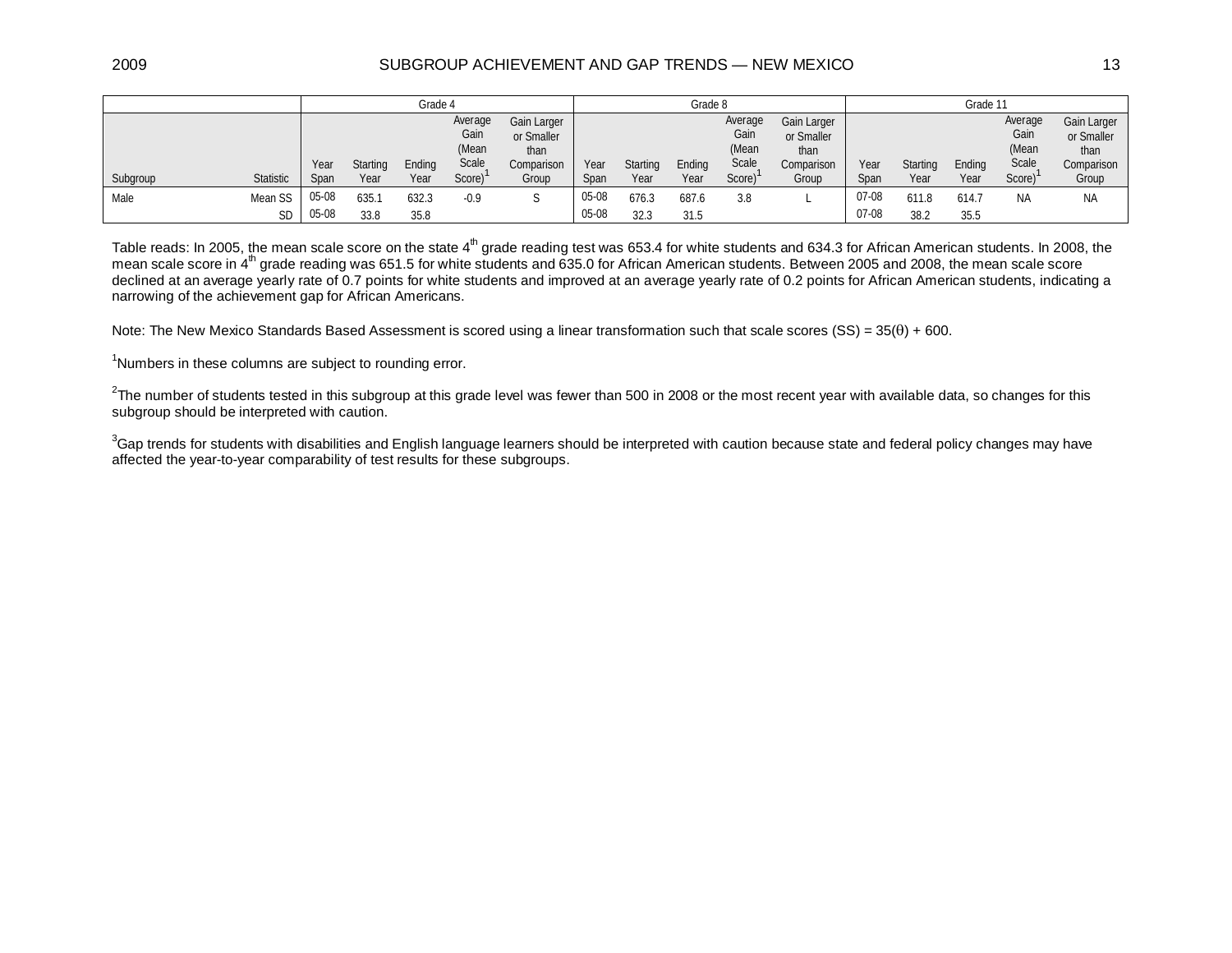### **Table NM-14. Subgroup Achievement Trends in Mathematics by Mean Scale Scores**

*NOTE:* L = Larger gain than comparison group. S = Smaller gain than comparison group. E = Equal gain to comparison group. If the average gain for the subgroup of interest, such as African American students, is larger than the average gain for the comparison group, such as white students, this indicates that the achievement gap has narrowed. If the average gain for the subgroup of interest is smaller, this means the gap has widened.

|                                         |           |              |                  | Grade 4        |                                             |                                                          |                |                  | Grade 8        |                                                          |                                                          |              |                  | Grade 11       |                                                 |                                                          |  |
|-----------------------------------------|-----------|--------------|------------------|----------------|---------------------------------------------|----------------------------------------------------------|----------------|------------------|----------------|----------------------------------------------------------|----------------------------------------------------------|--------------|------------------|----------------|-------------------------------------------------|----------------------------------------------------------|--|
| Subgroup                                | Statistic | Year<br>Span | Starting<br>Year | Ending<br>Year | Average<br>Gain<br>(Mean<br>Scale<br>Score) | Gain Larger<br>or Smaller<br>than<br>Comparison<br>Group | Year<br>Span   | Starting<br>Year | Ending<br>Year | Average<br>Gain<br>(Mean<br>Scale<br>Score) <sup>1</sup> | Gain Larger<br>or Smaller<br>than<br>Comparison<br>Group | Year<br>Span | Starting<br>Year | Ending<br>Year | Average<br>Gain<br>(Mean<br>Scale<br>$Score)^1$ | Gain Larger<br>or Smaller<br>than<br>Comparison<br>Group |  |
| All tested students                     | Mean SS   | 05-08        | 625.4            | 626.5          | 0.4                                         |                                                          | 05-08          | 681.2            | 694.3          | 4.4                                                      |                                                          | 07-08        | 583.0            | 584.1          | <b>NA</b>                                       |                                                          |  |
|                                         | <b>SD</b> | 05-08        | 34.3             | 32.8           |                                             |                                                          | 05-08          | 35.5             | 35.7           |                                                          |                                                          | 07-08        | 31.2             | 33.2           |                                                 |                                                          |  |
|                                         |           |              |                  |                |                                             |                                                          |                |                  |                |                                                          |                                                          |              |                  |                |                                                 |                                                          |  |
| White                                   | Mean SS   | 05-08        | 639.6            | 640.2          | 0.2                                         |                                                          | 05-08          | 697.8            | 710.5          | 4.2                                                      |                                                          | 07-08        | 596.7            | 599.1          | <b>NA</b>                                       |                                                          |  |
|                                         | SD        | 05-08        | 33.7             | 33.2           |                                             |                                                          | 05-08          | 35.7             | 35.3           |                                                          |                                                          | 07-08        | 33.2             | 35.7           |                                                 |                                                          |  |
| African American                        | Mean SS   | 05-08        | 617.0            | 621.0          | 1.3                                         | L                                                        | 05-08          | 674.0            | 689.2          | 5.1                                                      | L                                                        | 07-08        | 572.3            | 575.0          | <b>NA</b>                                       | <b>NA</b>                                                |  |
|                                         | <b>SD</b> | 05-08        | 32.9             | 32.9           |                                             |                                                          | 05-08          | 32.8             | 33.4           |                                                          |                                                          | 07-08        | 30.6             | 29.8           |                                                 |                                                          |  |
| Latino                                  | Mean SS   | 05-08        | 619.1            | 621.1          | 0.7                                         | L                                                        | 05-08          | 673.4            | 687.4          | 4.7                                                      | L                                                        | 07-08        | 575.4            | 576.8          | <b>NA</b>                                       | <b>NA</b>                                                |  |
|                                         | <b>SD</b> | 05-08        | 32.3             | 30.7           |                                             |                                                          | 05-08          | 32.6             | 33.3           |                                                          |                                                          | 07-08        | 27.0             | 28.8           |                                                 |                                                          |  |
| Asian                                   | Mean SS   | 05-08        | 650.9            | 649.0          | $-0.62$                                     | S                                                        | 05-08          | 710.3            | 724.0          | 4.6 <sup>2</sup>                                         | L                                                        | 07-08        | 605.9            | 607.7          | <b>NA</b>                                       | <b>NA</b>                                                |  |
|                                         | <b>SD</b> | 05-08        | 38.9             | 34.4           |                                             |                                                          | 05-08          | 42.4             | 44.1           |                                                          |                                                          | 07-08        | 38.4             | 41.7           |                                                 |                                                          |  |
| Native American                         | Mean SS   | 05-08        | 614.6            | 616.2          | 0.5                                         | L                                                        | 05-08          | 669.2            | 683.4          | 4.7                                                      | L                                                        | 07-08        | 572.9            | 571.5          | <b>NA</b>                                       | <b>NA</b>                                                |  |
|                                         | SD        | 05-08        | 30.6             | 29.1           |                                             |                                                          | 05-08          | 29.0             | 30.7           |                                                          |                                                          | 07-08        | 24.0             | 25.0           |                                                 |                                                          |  |
|                                         |           |              |                  |                |                                             |                                                          |                |                  |                |                                                          |                                                          |              |                  |                |                                                 |                                                          |  |
| Not Low-income                          | Mean SS   | 05-08        | 641.0            | 642.1          | 0.4                                         |                                                          | 05-08          | 697.0            | 709.1          | 4.0                                                      |                                                          | 07-08        | 591.4            | 593.5          | <b>NA</b>                                       |                                                          |  |
|                                         | <b>SD</b> | 05-08        | 34.0             | 33.1           |                                             |                                                          | 05-08          | 36.1             | 35.4           |                                                          |                                                          | 07-08        | 33.0             | 35.2           |                                                 |                                                          |  |
| Low-income                              | Mean SS   | 05-08        | 618.0            | 619.8          | 0.6                                         | L                                                        | 05-08          | 671.7            | 685.3          | 4.6                                                      | L                                                        | 07-08        | 573.5            | 573.9          | <b>NA</b>                                       | <b>NA</b>                                                |  |
|                                         | <b>SD</b> | 05-08        | 31.8             | 30.3           |                                             |                                                          | 05-08          | 31.5             | 32.7           |                                                          |                                                          | 07-08        | 26.1             | 27.4           |                                                 |                                                          |  |
|                                         |           |              |                  |                |                                             |                                                          |                |                  |                |                                                          |                                                          |              |                  |                |                                                 |                                                          |  |
| Not disabled                            | Mean SS   | 06-08        | 630.5            | 629.3          | $-0.6$                                      |                                                          | 06-08          | 688.6            | 698.8          | 5.1                                                      |                                                          | 07-08        | 587.1            | 588.2          | <b>NA</b>                                       |                                                          |  |
|                                         | <b>SD</b> | 06-08        | 34.3             | 32.3           |                                             |                                                          | 06-08          | 33.9             | 34.2           |                                                          |                                                          | 07-08        | 30.2             | 32.5           |                                                 |                                                          |  |
| Students with disabilities <sup>3</sup> | Mean SS   | 06-08        | 601.7            | 605.8          | 2.1                                         | L                                                        | 06-08          | 651.7            | 661.2          | 4.8                                                      | S                                                        | 07-08        | 554.0            | 554.5          | <b>NA</b>                                       | <b>NA</b>                                                |  |
|                                         | <b>SD</b> | 06-08        | 32.0             | 28.8           |                                             |                                                          | 06-08          | 25.9             | 27.9           |                                                          |                                                          | 07-08        | 21.3             | 21.3           |                                                 |                                                          |  |
|                                         |           | 06-08        |                  |                |                                             |                                                          |                |                  |                |                                                          |                                                          | 07-08        |                  |                |                                                 |                                                          |  |
| Not ELLs                                | Mean SS   | 06-08        | 632.1            | 631.0          | $-0.5$                                      |                                                          | 06-08<br>06-08 | 688.6            | 699.7          | 5.5                                                      |                                                          | 07-08        | 586.2            | 587.6          | <b>NA</b>                                       |                                                          |  |
|                                         | <b>SD</b> | 06-08        | 35.1             | 32.8           |                                             |                                                          | 06-08          | 35.1             | 35.0           |                                                          |                                                          | 07-08        | 31.6             | 33.6           |                                                 |                                                          |  |
| English language learners <sup>3</sup>  | Mean SS   | 06-08        | 613.9            | 614.2          | 0.2                                         | L                                                        | 06-08          | 667.1            | 675.0          | 4.0                                                      | S                                                        | 07-08        | 566.5            | 565.7          | <b>NA</b>                                       | <b>NA</b>                                                |  |
|                                         | <b>SD</b> |              | 32.6             | 29.6           |                                             |                                                          |                | 30.7             | 30.9           |                                                          |                                                          |              | 23.2             | 23.5           |                                                 |                                                          |  |
| Female                                  | Mean SS   | 05-08        | 625.3            | 627.1          | 0.6                                         |                                                          | 05-08          | 681.8            | 694.6          | 4.3                                                      |                                                          | 07-08        | 582.7            | 583.5          | <b>NA</b>                                       |                                                          |  |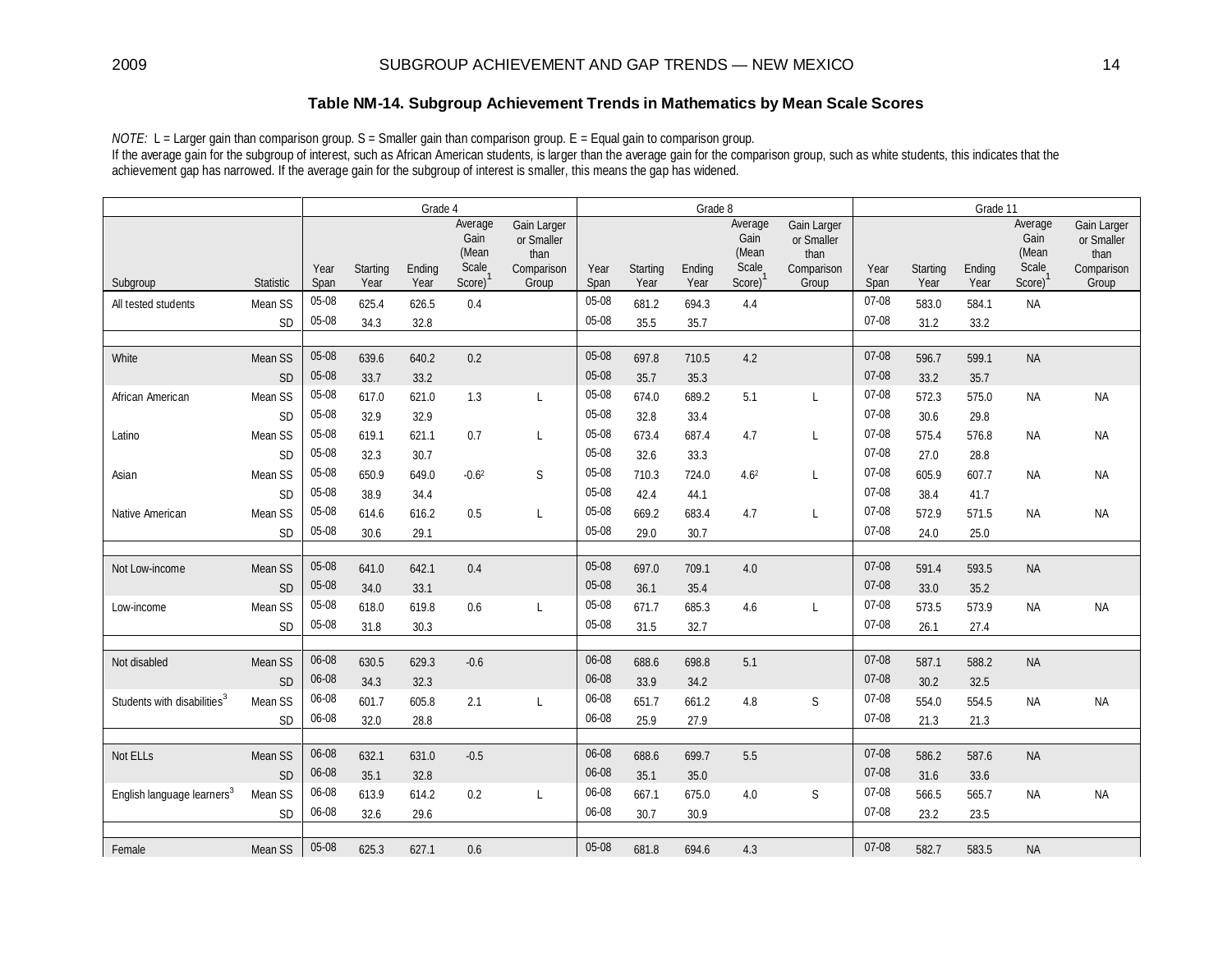#### 2009 SUBGROUP ACHIEVEMENT AND GAP TRENDS — NEW MEXICO 15

|          |           | Grade 4      |                  |                |                                             |                                                          |              | Grade 8          |                |                                             |                                                          |              | Grade 11         |                |                                             |                                                          |  |
|----------|-----------|--------------|------------------|----------------|---------------------------------------------|----------------------------------------------------------|--------------|------------------|----------------|---------------------------------------------|----------------------------------------------------------|--------------|------------------|----------------|---------------------------------------------|----------------------------------------------------------|--|
| Subgroup | Statistic | Year<br>Span | Starting<br>Year | Ending<br>Year | Average<br>Gain<br>(Mean<br>Scale<br>Score) | Gain Larger<br>or Smaller<br>than<br>Comparison<br>Group | Year<br>Span | Starting<br>Year | Ending<br>Year | Average<br>Gain<br>(Mean<br>Scale<br>Score) | Gain Larger<br>or Smaller<br>than<br>Comparison<br>Group | Year<br>Span | Starting<br>Year | Ending<br>Year | Average<br>Gain<br>(Mean<br>Scale<br>Score) | Gain Larger<br>or Smaller<br>than<br>Comparison<br>Group |  |
|          | <b>SD</b> | 05-08        | 33.6             | 32.7           |                                             |                                                          | 05-08        | 34.3             | 35.2           |                                             |                                                          | $07-08$      | 29.2             | 31.4           |                                             |                                                          |  |
| Male     | Mean SS   | 05-08        | 625.4            | 625.8          | 0.2                                         |                                                          | 05-08        | 680.6            | 693.9          | 4.4                                         |                                                          | 07-08        | 583.4            | 584.7          | <b>NA</b>                                   | <b>NA</b>                                                |  |
|          | <b>SD</b> | 05-08        | 34.9             | 32.9           |                                             |                                                          | 05-08        | 36.6             | 36.1           |                                             |                                                          | 07-08        | 33.2             | 34.9           |                                             |                                                          |  |

Table reads: In 2005, the mean scale score on the state 4<sup>th</sup> grade math test was 639.6 for white students and 617.0 for African American students. In 2008, the mean scale score in 4<sup>th</sup> grade math was 640.2 for white students and 621.0 for African American students. Between 2005 and 2008, the mean scale score improved at an average yearly rate of 0.2 points for white students and 1.3 points for African American students, indicating a narrowing of the achievement gap for African Americans.

Note: The New Mexico Standards Based Assessment is scored using a linear transformation such that scale scores  $(SS) = 35(\theta) + 600$ .

<sup>1</sup>Numbers in these columns are subject to rounding error.

 $^2$ The number of students tested in this subgroup at this grade level was fewer than 500 in 2008 or the most recent year with available data, so changes for this subgroup should be interpreted with caution.

 $^3$ Gap trends for students with disabilities and English language learners should be interpreted with caution because state and federal policy changes may have affected the year-to-year comparability of test results for these subgroups.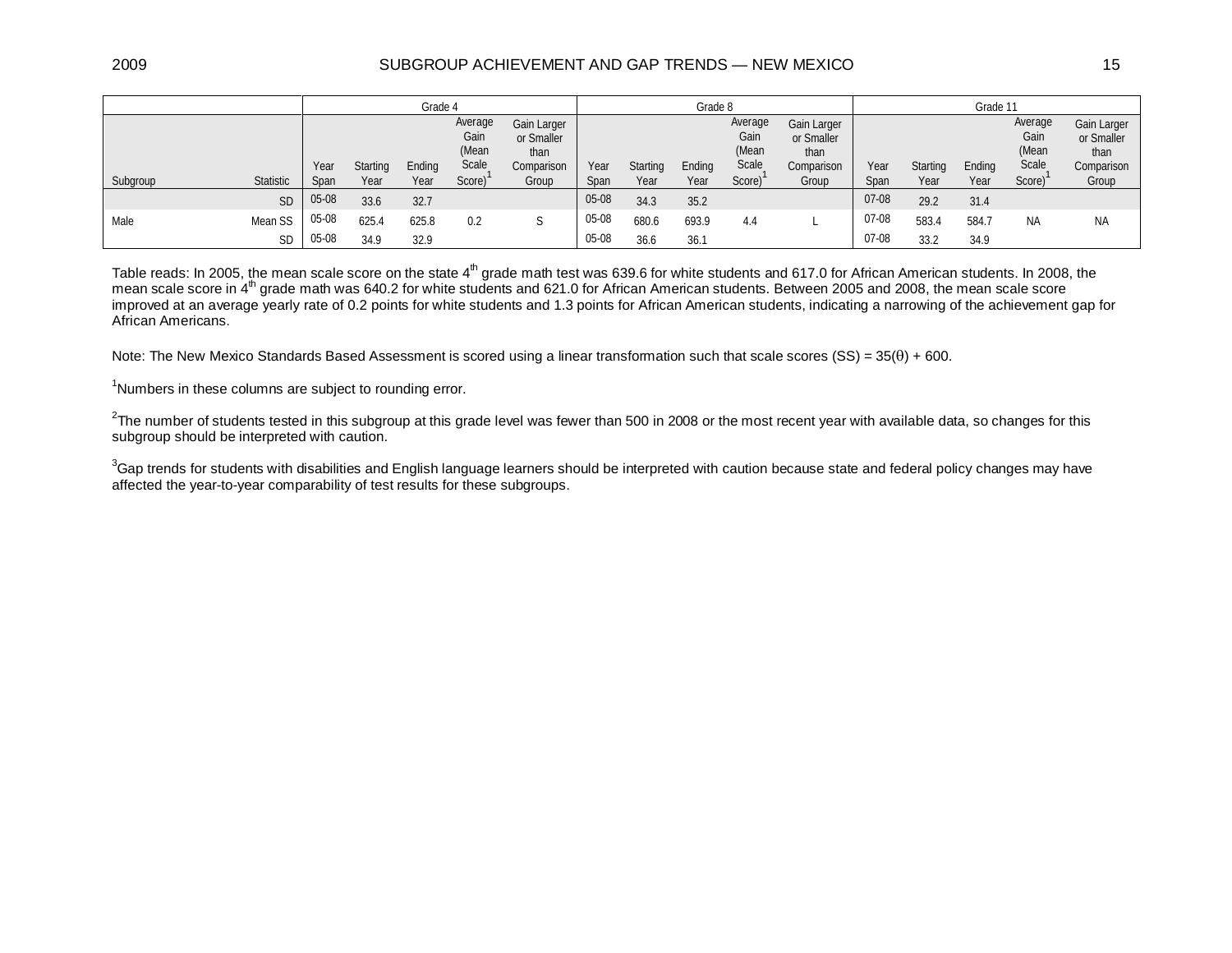|                                 |         | Grade 4      |                                                 |                                               |                                                       |                                                       |              |                                                 | Grade 8                                       |                                                |                                                       | Grade 11     |                                                 |                                        |                                                       |                                                       |
|---------------------------------|---------|--------------|-------------------------------------------------|-----------------------------------------------|-------------------------------------------------------|-------------------------------------------------------|--------------|-------------------------------------------------|-----------------------------------------------|------------------------------------------------|-------------------------------------------------------|--------------|-------------------------------------------------|----------------------------------------|-------------------------------------------------------|-------------------------------------------------------|
| Subgroup                        | Subject | Year<br>Span | # of<br>Test-<br><b>Takers</b><br>Start<br>Year | # of<br>Test-<br><b>Takers</b><br>End<br>Year | Change in #<br>of Test-<br><b>Takers</b><br>Over Time | % of Test-<br>Takers in<br>Subgroup<br>in End<br>Year | Year<br>Span | # of<br>Test-<br><b>Takers</b><br>Start<br>Year | # of<br>Test-<br><b>Takers</b><br>End<br>Year | Change in #<br>of Test-<br>Takers<br>Over Time | % of Test-<br>Takers in<br>Subgroup<br>in End<br>Year | Year<br>Span | # of<br>Test-<br><b>Takers</b><br>Start<br>Year | # of<br>Test-<br>Takers<br>End<br>Year | Change in #<br>of Test-<br><b>Takers</b><br>Over Time | % of Test-<br>Takers in<br>Subgroup<br>in End<br>Year |
| All tested<br>students          | Reading | 05-08        | 23,367                                          | 24,086                                        | 3.1%                                                  | 100.0%                                                | 05-08        | 25,263                                          | 24,131                                        | $-4.5%$                                        | 100.0%                                                | $07 - 08$    | 19,383                                          | 19,695                                 | 1.6%                                                  | 100.0%                                                |
|                                 | Math    | 05-08        | 23,594                                          | 24,111                                        | 2.2%                                                  | 100.0%                                                | 05-08        | 25,274                                          | 24,157                                        | $-4.4%$                                        | 100.0%                                                | 07-08        | 19,291                                          | 19,737                                 | 2.3%                                                  | 100.0%                                                |
| White                           | Reading | 05-08        | 7,271                                           | 6,860                                         | $-5.7%$                                               | 28.5%                                                 | 05-08        | 8,235                                           | 7,164                                         | $-13.0%$                                       | 29.7%                                                 | $07 - 08$    | 6,888                                           | 6,702                                  | $-2.7%$                                               | 34.0%                                                 |
|                                 | Math    | 05-08        | 7,321                                           | 6,868                                         | $-6.2%$                                               | 28.5%                                                 | 05-08        | 8,224                                           | 7,169                                         | $-12.8%$                                       | 29.7%                                                 | $07-08$      | 6,867                                           | 6,708                                  | $-2.3%$                                               | 34.0%                                                 |
| African<br>American             | Reading | 05-08        | 588                                             | 587                                           | $-0.2%$                                               | 2.4%                                                  | 05-08        | 637                                             | 646                                           | 1.4%                                           | 2.7%                                                  | $07-08$      | 472                                             | 503                                    | 6.6%                                                  | 2.6%                                                  |
|                                 | Math    | 05-08        | 595                                             | 588                                           | $-1.2%$                                               | 2.4%                                                  | 05-08        | 639                                             | 648                                           | 1.4%                                           | 2.7%                                                  | 07-08        | 472                                             | 504                                    | 6.8%                                                  | 2.6%                                                  |
| Latino                          | Reading | 05-08        | 12,935                                          | 13,889                                        | 7.4%                                                  | 57.7%                                                 | 05-08        | 13,166                                          | 13,217                                        | 0.4%                                           | 54.8%                                                 | 07-08        | 9,274                                           | 9,764                                  | 5.3%                                                  | 49.6%                                                 |
|                                 | Math    | 05-08        | 13,064                                          | 13,896                                        | 6.4%                                                  | 57.6%                                                 | 05-08        | 13,179                                          | 13,231                                        | 0.4%                                           | 54.8%                                                 | $07-08$      | 9,203                                           | 9,775                                  | 6.2%                                                  | 49.5%                                                 |
| Asian                           | Reading | 05-08        | 272                                             | 349                                           | 28.3%                                                 | 1.4%                                                  | 05-08        | 235                                             | 284                                           | 20.9%                                          | 1.2%                                                  | $07-08$      | 279                                             | 285                                    | 2.2%                                                  | 1.4%                                                  |
|                                 | Math    | 05-08        | 278                                             | 353                                           | 27.0%                                                 | 1.5%                                                  | 05-08        | 240                                             | 285                                           | 18.8%                                          | 1.2%                                                  | $07-08$      | 281                                             | 284                                    | 1.1%                                                  | 1.4%                                                  |
| Native<br>American              | Reading | 05-08        | 2,301                                           | 2,401                                         | 4.3%                                                  | 10.0%                                                 | 05-08        | 2,990                                           | 2,819                                         | $-5.7%$                                        | 11.7%                                                 | $07-08$      | 2,469                                           | 2,441                                  | $-1.1%$                                               | 12.4%                                                 |
|                                 | Math    | 05-08        | 2,336                                           | 2,406                                         | 3.0%                                                  | 10.0%                                                 | 05-08        | 2,992                                           | 2,823                                         | $-5.6%$                                        | 11.7%                                                 | $07-08$      | 2,467                                           | 2,466                                  | 0.0%                                                  | 12.5%                                                 |
| Low-income                      | Reading | 05-08        | 15,894                                          | 16,839                                        | 5.9%                                                  | 69.9%                                                 | 05-08        | 15,731                                          | 15,081                                        | $-4.1%$                                        | 62.5%                                                 | 07-08        | 9,091                                           | 9,392                                  | 3.3%                                                  | 47.7%                                                 |
|                                 | Math    | 05-08        | 16,058                                          | 16,861                                        | 5.0%                                                  | 69.9%                                                 | 05-08        | 15,738                                          | 15,098                                        | $-4.1%$                                        | 62.5%                                                 | $07-08$      | 9,042                                           | 9,430                                  | 4.3%                                                  | 47.8%                                                 |
| Students w/<br>disabilities     | Reading | 06-08        | 3,052                                           | 2,876                                         | $-5.8%$                                               | 11.9%                                                 | 06-08        | 3,501                                           | 2,907                                         | $-17.0%$                                       | 12.0%                                                 | 07-08        | 2,379                                           | 2,389                                  | 0.4%                                                  | 12.1%                                                 |
|                                 | Math    | 06-08        | 3,058                                           | 2,894                                         | $-5.4%$                                               | 12.0%                                                 | 06-08        | 3,456                                           | 2,918                                         | $-15.6%$                                       | 12.1%                                                 | 07-08        | 2,348                                           | 2,389                                  | 1.7%                                                  | 12.1%                                                 |
| English<br>language<br>learners | Reading | 06-08        | 6,898                                           | 6,502                                         | $-5.7%$                                               | 27.0%                                                 | 06-08        | 5,970                                           | 5,291                                         | $-11.4%$                                       | 21.9%                                                 | $07-08$      | 3,132                                           | 3,122                                  | $-0.3%$                                               | 15.9%                                                 |
|                                 | Math    | 06-08        | 6,912                                           | 6,509                                         | $-5.8%$                                               | 27.0%                                                 | 06-08        | 5,976                                           | 5,298                                         | $-11.3%$                                       | 21.9%                                                 | $07-08$      | 3,122                                           | 3,134                                  | 0.4%                                                  | 15.9%                                                 |
| Female                          | Reading | 05-08        | 11,451                                          | 11,865                                        | 3.6%                                                  | 49.3%                                                 | 05-08        | 12,343                                          | 11,806                                        | $-4.4%$                                        | 48.9%                                                 | 07-08        | 9,805                                           | 9,896                                  | 0.9%                                                  | 50.2%                                                 |
|                                 | Math    | 05-08        | 11,534                                          | 11,871                                        | 2.9%                                                  | 49.2%                                                 | 05-08        | 12,343                                          | 11,818                                        | $-4.3%$                                        | 48.9%                                                 | $07-08$      | 9,760                                           | 9,917                                  | 1.6%                                                  | 50.2%                                                 |
| Male                            | Reading | 05-08        | 11,916                                          | 12,221                                        | 2.6%                                                  | 50.7%                                                 | 05-08        | 12,920                                          | 12,325                                        | $-4.6%$                                        | 51.1%                                                 | 07-08        | 9,575                                           | 9,799                                  | 2.3%                                                  | 49.8%                                                 |
|                                 | Math    | 05-08        | 12,060                                          | 12,240                                        | 1.5%                                                  | 50.8%                                                 | 05-08        | 12,931                                          | 12,339                                        | $-4.6%$                                        | 51.1%                                                 | $07 - 08$    | 9,528                                           | 9,820                                  | 3.1%                                                  | 49.8%                                                 |

Table reads: In 2005, 7,271 students in the white subgroup took the state 4<sup>th</sup> grade reading test. By 2008, the number of white test-takers had fallen to 6,860 students, a decrease of 5.7%. In 2008, the white subgroup made up 28.5% of the 24,086  $\tilde{4}^{\text{th}}$  graders taking the reading test that year.

Note: **Bold** type indicates that the number of students tested in this subgroup at this grade level was fewer than 500 in 2008 or the most recent year with available data.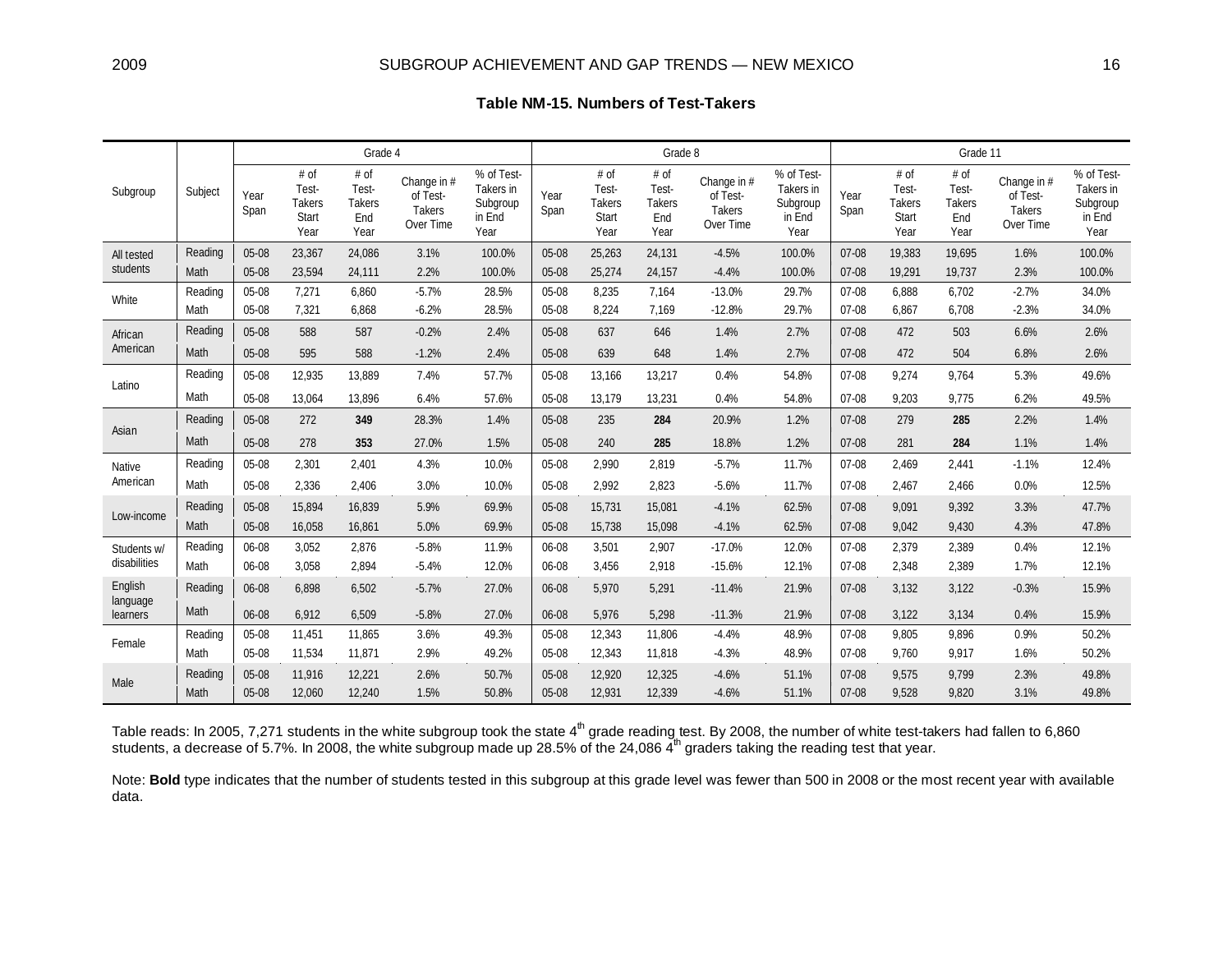### **Key Terms**

*Percentage proficient (and above)* — The percentage of students in a group who score at and above the cut score for "proficient" performance on the state test used to determine progress under NCLB. The Act requires states to report student test performance in terms of at least three achievement levels: basic, proficient, and advanced. Adequate yearly progress determinations are based on the percentage of students scoring at the proficient level and above.

*Percentage basic (and above)* — The percentage of students in a group who score at and above the cut score for "basic" performance on the state test used to determine progress under NCLB.

*Percentage advanced* — The percentage of students in a group who reach or exceed the cut score for "advanced" performance on the state test used to determine progress under NCLB.

*Moderate-to-large gain* — For the percentage basic, proficient, or advanced, an average gain of 1 or more percentage points per year. For effect size, an average gain of 0.02 or greater per year.

*Slight gain* — For the percentage basic, proficient, or advanced, an average gain of less than 1 percentage point per year. For effect size, an average gain of less than 0.02 per year.

*Moderate-to-large decline* — For the percentage basic, proficient, or advanced, an average decline of 1 or more percentage points per year. For effect size, an average decline of 0.02 or greater per year.

*Slight decline* — For the percentage basic, proficient, or advanced, an average decline of less than 1 percentage points per year. For effect size, an average decline of less than 0.02 per year.

*Effect size* — A statistical tool that conveys the amount of difference between test results using a common unit of measurement which does not depend on the scoring scale for a particular test.

*Accumulated annual effect size* — The cumulative gain in effect size over a range of years.

*Mean scale score* — The arithmetical average of a group of test scores, expressed on a common scale for a particular state's test. The mean is calculated by adding the scores and dividing the sum by the number of scores.

*Standard deviation* — A measure of how much test scores tend to deviate from the mean—in other words, how spread out or bunched together test scores are. If students' scores are bunched together, with many scores close to the mean, then the standard deviation will be small. If scores are spread out, with many students scoring at the high or low ends of the scale, then the standard deviation will be large.